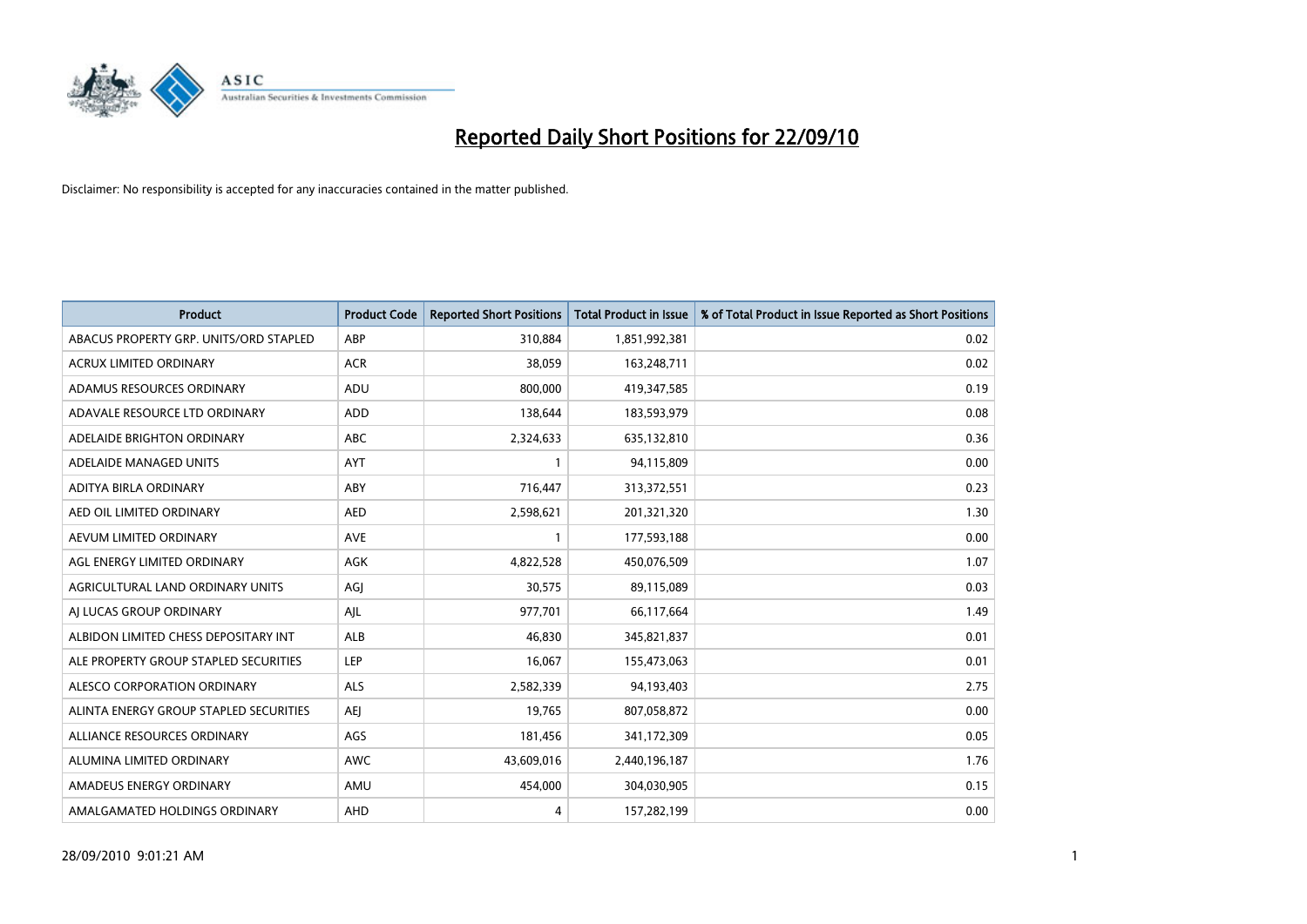

| <b>Product</b>                          | <b>Product Code</b> | <b>Reported Short Positions</b> | <b>Total Product in Issue</b> | % of Total Product in Issue Reported as Short Positions |
|-----------------------------------------|---------------------|---------------------------------|-------------------------------|---------------------------------------------------------|
| AMCOR LIMITED ORDINARY                  | AMC                 | 4,446,307                       | 1,222,672,070                 | 0.36                                                    |
| AMP LIMITED ORDINARY                    | AMP                 | 21,310,534                      | 2,071,925,423                 | 1.01                                                    |
| AMPELLA MINING ORDINARY                 | <b>AMX</b>          | 21,270                          | 178,225,108                   | 0.01                                                    |
| ANDEAN RESOURCES LTD ORDINARY           | <b>AND</b>          | 85,761                          | 543,257,867                   | 0.01                                                    |
| ANSELL LIMITED ORDINARY                 | <b>ANN</b>          | 1,287,634                       | 132,871,402                   | 0.96                                                    |
| ANTARES ENERGY LTD ORDINARY             | <b>AZZ</b>          | 769,083                         | 299,333,110                   | 0.25                                                    |
| ANZ BANKING GRP LTD ORDINARY            | <b>ANZ</b>          | 7,743,402                       | 2,559,418,024                 | 0.30                                                    |
| APA GROUP STAPLED SECURITIES            | <b>APA</b>          | 6,207,290                       | 551,689,118                   | 1.12                                                    |
| APEX MINERALS NL ORDINARY               | <b>AXM</b>          | 885,146                         | 3,567,819,909                 | 0.02                                                    |
| APN EUROPEAN RETAIL UNITS STAPLED SEC.  | <b>AEZ</b>          | 11,832                          | 544,910,660                   | 0.00                                                    |
| APN NEWS & MEDIA ORDINARY               | <b>APN</b>          | 9,451,046                       | 598,823,853                   | 1.58                                                    |
| APOLLO GAS LIMITED ORDINARY             | <b>AZO</b>          | 71,180                          | 90,400,136                    | 0.08                                                    |
| AQUARIUS PLATINUM. ORDINARY             | <b>AOP</b>          | 6,379,081                       | 463,231,008                   | 1.37                                                    |
| AOUILA RESOURCES ORDINARY               | <b>AQA</b>          | 1,519,298                       | 322,862,186                   | 0.45                                                    |
| ARAFURA RESOURCE LTD ORDINARY           | ARU                 | 115,532                         | 290,640,342                   | 0.04                                                    |
| ARDENT LEISURE GROUP STAPLED SECURITIES | AAD                 | 26,901                          | 312,836,274                   | 0.01                                                    |
| ARISTOCRAT LEISURE ORDINARY             | <b>ALL</b>          | 26,340,568                      | 533,379,348                   | 4.92                                                    |
| ASCIANO GROUP STAPLED SECURITIES        | <b>AIO</b>          | 11,167,503                      | 2,926,103,883                 | 0.34                                                    |
| ASG GROUP LIMITED ORDINARY              | <b>ASZ</b>          | 285,815                         | 151,836,046                   | 0.18                                                    |
| ASPEN GROUP ORD/UNITS STAPLED           | APZ                 | 372,966                         | 583,934,711                   | 0.06                                                    |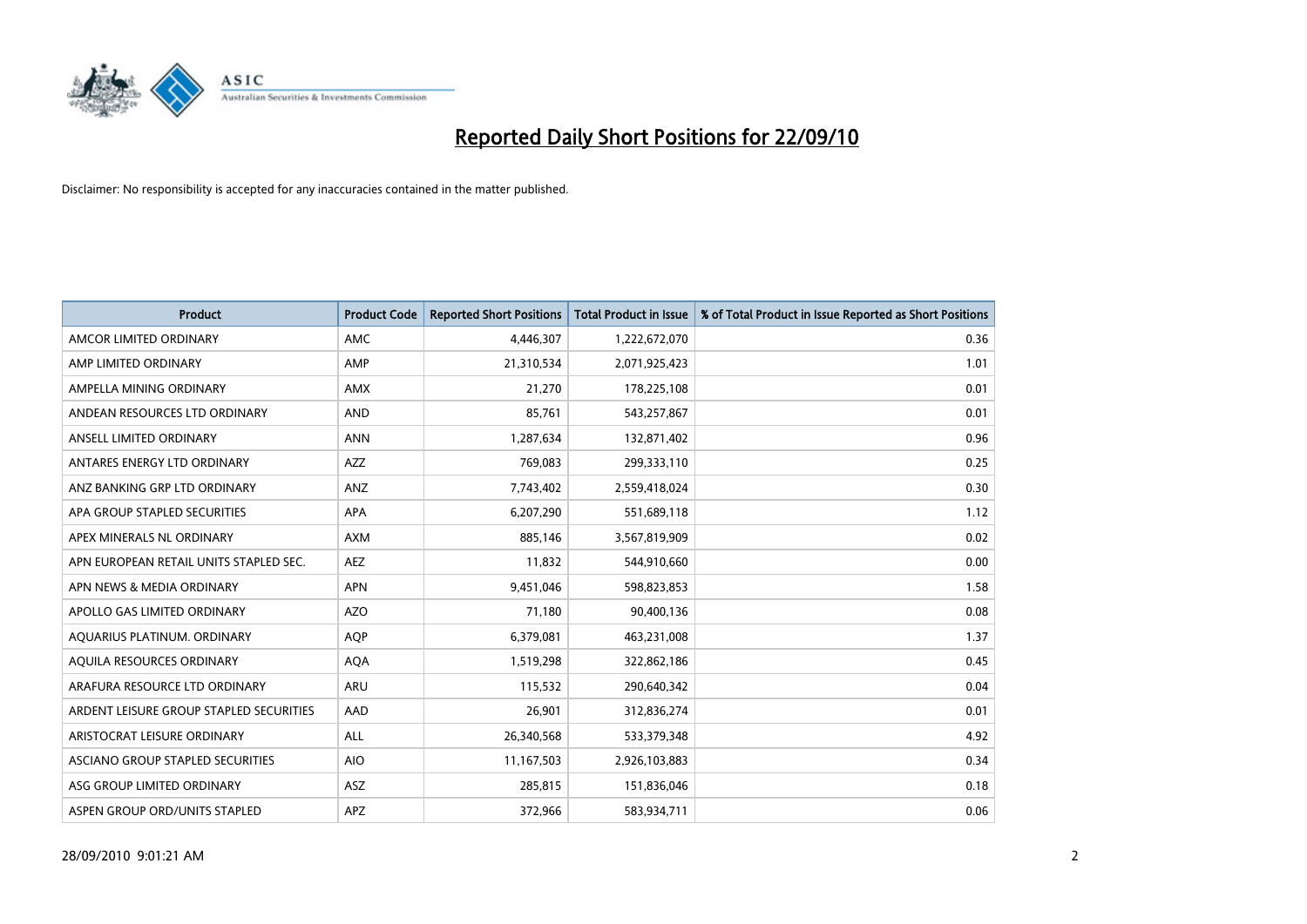

| <b>Product</b>                          | <b>Product Code</b> | <b>Reported Short Positions</b> | <b>Total Product in Issue</b> | % of Total Product in Issue Reported as Short Positions |
|-----------------------------------------|---------------------|---------------------------------|-------------------------------|---------------------------------------------------------|
| ASTRO JAP PROP GROUP STAPLED SECURITIES | AJA                 | 19,796                          | 508,212,161                   | 0.00                                                    |
| ASX LIMITED ORDINARY                    | <b>ASX</b>          | 4,578,851                       | 173,576,316                   | 2.65                                                    |
| ATLAS IRON LIMITED ORDINARY             | <b>AGO</b>          | 3,787,801                       | 540,009,119                   | 0.70                                                    |
| AUCKLAND INTERNATION ORDINARY           | AIA                 | 54                              | 1,310,392,831                 | 0.00                                                    |
| <b>AURORA OIL &amp; GAS ORDINARY</b>    | <b>AUT</b>          | 908,346                         | 276,690,342                   | 0.33                                                    |
| AUSDRILL LIMITED ORDINARY               | <b>ASL</b>          | 63,691                          | 261,820,159                   | 0.02                                                    |
| AUSENCO LIMITED ORDINARY                | <b>AAX</b>          | 3,657,170                       | 122,427,576                   | 2.98                                                    |
| AUSTAL LIMITED ORDINARY                 | ASB                 | 233,782                         | 188,069,638                   | 0.12                                                    |
| <b>AUSTAR UNITED ORDINARY</b>           | <b>AUN</b>          | 11,222,302                      | 1,260,071,912                 | 0.89                                                    |
| <b>AUSTBROKERS HOLDINGS ORDINARY</b>    | <b>AUB</b>          | 2                               | 52,736,987                    | 0.00                                                    |
| AUSTEREO GROUP LTD. ORDINARY            | <b>AEO</b>          | 116,307                         | 344,798,708                   | 0.04                                                    |
| AUSTIN ENGINEERING ORDINARY             | ANG                 | 49,979                          | 71,314,403                    | 0.07                                                    |
| AUSTRALAND PROPERTY STAPLED SECURITY    | <b>ALZ</b>          | 150,608                         | 576,837,197                   | 0.02                                                    |
| AUSTRALIAN AGRICULT. ORDINARY           | AAC                 | 4,603,614                       | 264,264,459                   | 1.74                                                    |
| <b>AUSTRALIAN EDUCATION UNITS</b>       | <b>AEU</b>          | 625,000                         | 134,973,383                   | 0.46                                                    |
| AUSTRALIAN INFRASTR, UNITS/ORDINARY     | <b>AIX</b>          | 123,507                         | 620,733,944                   | 0.02                                                    |
| AUSTRALIAN MINES LTD ORDINARY           | <b>AUZ</b>          | 1,400,000                       | 6,981,662,168                 | 0.02                                                    |
| AUSTRALIAN PHARM. ORDINARY              | API                 | 813,412                         | 488,115,883                   | 0.17                                                    |
| AVEXA LIMITED ORDINARY                  | <b>AVX</b>          | 243,657                         | 847,688,779                   | 0.03                                                    |
| AVOCA RESOURCES ORDINARY                | <b>AVO</b>          | 12,635,919                      | 290,892,011                   | 4.33                                                    |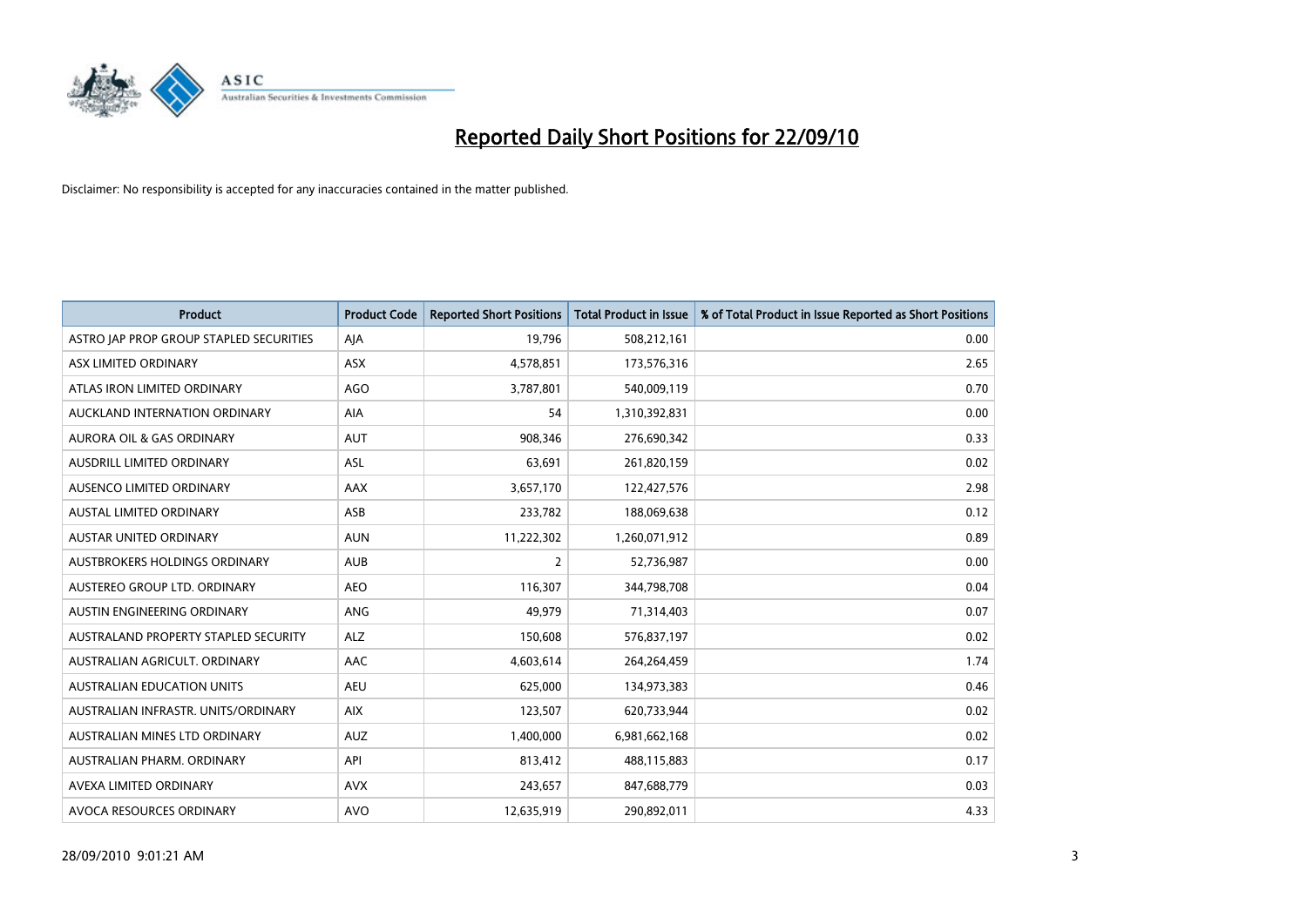

| <b>Product</b>                       | <b>Product Code</b> | <b>Reported Short Positions</b> | <b>Total Product in Issue</b> | % of Total Product in Issue Reported as Short Positions |
|--------------------------------------|---------------------|---------------------------------|-------------------------------|---------------------------------------------------------|
| AWB LIMITED ORDINARY                 | AWB                 | 1,082,354                       | 817,304,356                   | 0.13                                                    |
| AWE LIMITED ORDINARY                 | <b>AWE</b>          | 424,955                         | 521,871,941                   | 0.08                                                    |
| AXA ASIA PACIFIC ORDINARY            | <b>AXA</b>          | 6,097,103                       | 2,067,095,545                 | 0.27                                                    |
| BANK OF QUEENSLAND. ORDINARY         | <b>BOO</b>          | 680,027                         | 215,681,127                   | 0.32                                                    |
| <b>BANNERMAN RESOURCES ORDINARY</b>  | <b>BMN</b>          | 278,579                         | 201,710,934                   | 0.14                                                    |
| <b>BASS STRAIT OIL CO ORDINARY</b>   | <b>BAS</b>          | 1,482                           | 291,030,250                   | 0.00                                                    |
| <b>BAUXITE RESOURCE LTD ORDINARY</b> | <b>BAU</b>          | 44,797                          | 234,379,896                   | 0.02                                                    |
| BEACH ENERGY LIMITED ORDINARY        | <b>BPT</b>          | 1,415,524                       | 1,092,548,972                 | 0.12                                                    |
| BENDIGO AND ADELAIDE ORDINARY        | <b>BEN</b>          | 3,847,815                       | 354,523,668                   | 1.08                                                    |
| BENDIGO MINING LTD ORDINARY          | <b>BDG</b>          | 14,779,921                      | 509,712,735                   | 2.90                                                    |
| BERKELEY RESOURCES ORDINARY          | <b>BKY</b>          | 13,376                          | 137,590,319                   | 0.01                                                    |
| <b>BHP BILLITON LIMITED ORDINARY</b> | <b>BHP</b>          | 38,252,390                      | 3,356,081,497                 | 1.09                                                    |
| <b>BILLABONG ORDINARY</b>            | <b>BBG</b>          | 5,301,630                       | 253,122,552                   | 2.11                                                    |
| <b>BIOTA HOLDINGS ORDINARY</b>       | <b>BTA</b>          | 1,544,125                       | 179,878,356                   | 0.85                                                    |
| <b>BISALLOY STEEL ORDINARY</b>       | <b>BIS</b>          | 84,480                          | 216,455,965                   | 0.04                                                    |
| BKI INVESTMENT LTD ORDINARY          | BKI                 | 508                             | 420,919,092                   | 0.00                                                    |
| <b>BLACKTHORN RESOURCES ORDINARY</b> | <b>BTR</b>          | 35,848                          | 106,885,300                   | 0.03                                                    |
| BLUESCOPE STEEL LTD ORDINARY         | <b>BSL</b>          | 17,924,829                      | 1,823,322,017                 | 0.97                                                    |
| <b>BOART LONGYEAR ORDINARY</b>       | <b>BLY</b>          | 3,231,163                       | 461,163,412                   | 0.69                                                    |
| <b>BOOM LOGISTICS ORDINARY</b>       | <b>BOL</b>          | 337,999                         | 460,795,156                   | 0.07                                                    |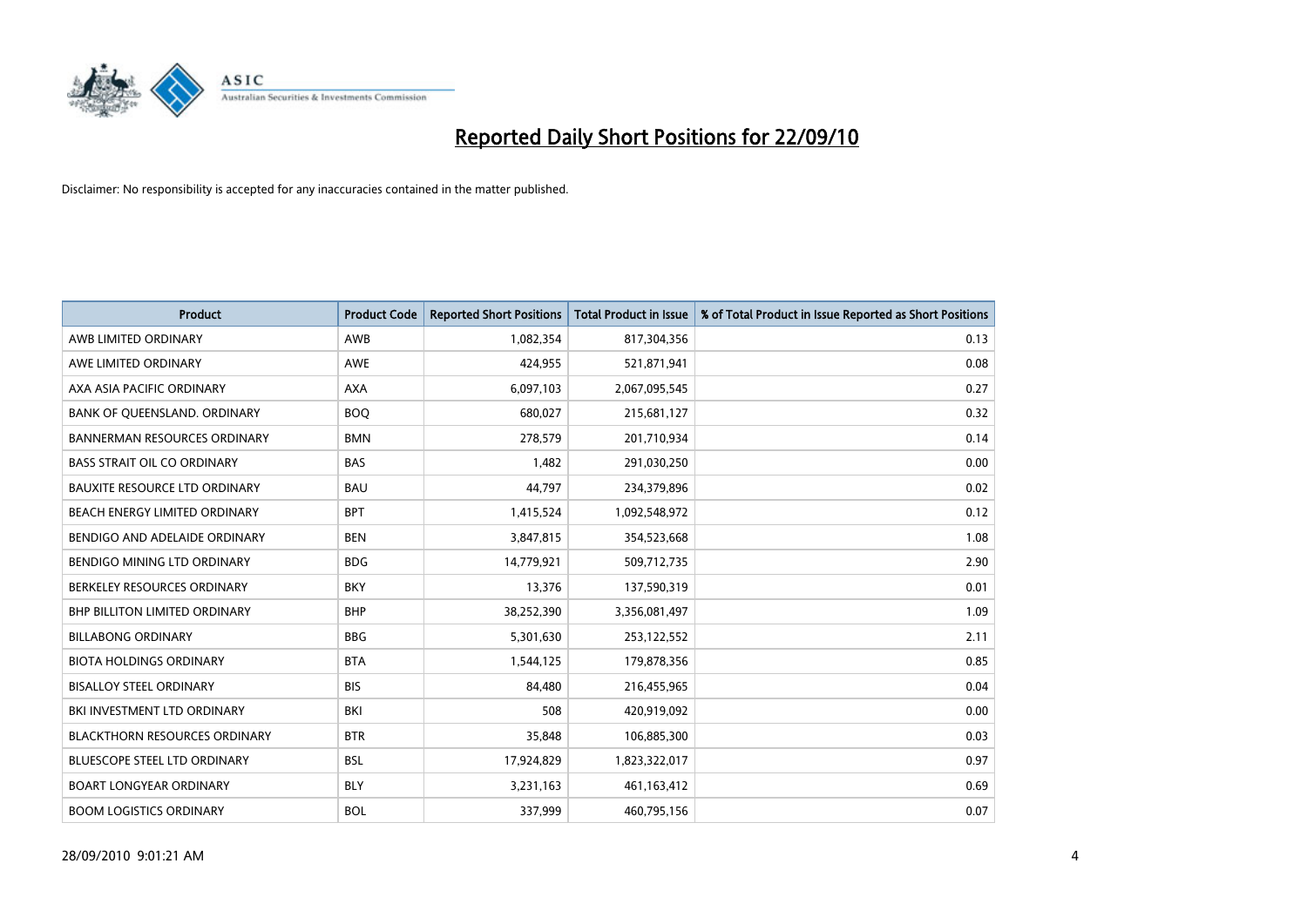

| <b>Product</b>                           | <b>Product Code</b> | <b>Reported Short Positions</b> | <b>Total Product in Issue</b> | % of Total Product in Issue Reported as Short Positions |
|------------------------------------------|---------------------|---------------------------------|-------------------------------|---------------------------------------------------------|
| <b>BORAL LIMITED, ORDINARY</b>           | <b>BLD</b>          | 22,620,627                      | 718,853,617                   | 3.12                                                    |
| BOTSWANA METALS LTD ORDINARY             | <b>BML</b>          | 7.000                           | 106,087,760                   | 0.01                                                    |
| <b>BOW ENERGY LIMITED ORDINARY</b>       | <b>BOW</b>          | 2,739,998                       | 280,607,187                   | 0.98                                                    |
| <b>BRADKEN LIMITED ORDINARY</b>          | <b>BKN</b>          | 633,209                         | 139,346,259                   | 0.45                                                    |
| <b>BRAMBLES LIMITED ORDINARY</b>         | <b>BXB</b>          | 14,012,805                      | 1,422,582,768                 | 0.96                                                    |
| <b>BREVILLE GROUP LTD ORDINARY</b>       | <b>BRG</b>          | 2,740                           | 129,515,322                   | 0.00                                                    |
| <b>BRICKWORKS LIMITED ORDINARY</b>       | <b>BKW</b>          | 18.059                          | 147,235,904                   | 0.02                                                    |
| <b>BROCKMAN RESOURCES ORDINARY</b>       | <b>BRM</b>          | 174,153                         | 141,588,151                   | 0.13                                                    |
| BT INVESTMENT MNGMNT ORDINARY            | <b>BTT</b>          | 543,614                         | 160,000,000                   | 0.34                                                    |
| <b>BUNNINGS WAREHOUSE ORDINARY UNITS</b> | <b>BWP</b>          | 443,603                         | 427,042,646                   | 0.11                                                    |
| <b>BURU ENERGY ORDINARY</b>              | <b>BRU</b>          | 171,612                         | 182,769,813                   | 0.09                                                    |
| CABCHARGE AUSTRALIA ORDINARY             | CAB                 | 2,605,569                       | 120,437,014                   | 2.14                                                    |
| CALTEX AUSTRALIA ORDINARY                | <b>CTX</b>          | 6,647,500                       | 270,000,000                   | 2.48                                                    |
| <b>CAMPBELL BROTHERS ORDINARY</b>        | CPB                 | 533,433                         | 63,517,495                    | 0.84                                                    |
| CAPE LAMBERT RES LTD ORDINARY            | <b>CFE</b>          | 287,149                         | 593,166,467                   | 0.05                                                    |
| <b>CARBON ENERGY ORDINARY</b>            | <b>CNX</b>          | 507,921                         | 609,497,650                   | 0.08                                                    |
| <b>CARDNO LIMITED ORDINARY</b>           | CDD                 | 12,795                          | 105,599,600                   | 0.01                                                    |
| CARNARVON PETROLEUM ORDINARY             | <b>CVN</b>          | 1,940,413                       | 686,759,634                   | 0.28                                                    |
| <b>CARNEGIE WAVE ENERGY ORDINARY</b>     | <b>CWE</b>          | 83,000                          | 565,237,627                   | 0.01                                                    |
| <b>CARPATHIAN RESOURCES ORDINARY</b>     | <b>CPN</b>          | 75.000                          | 265,533,501                   | 0.03                                                    |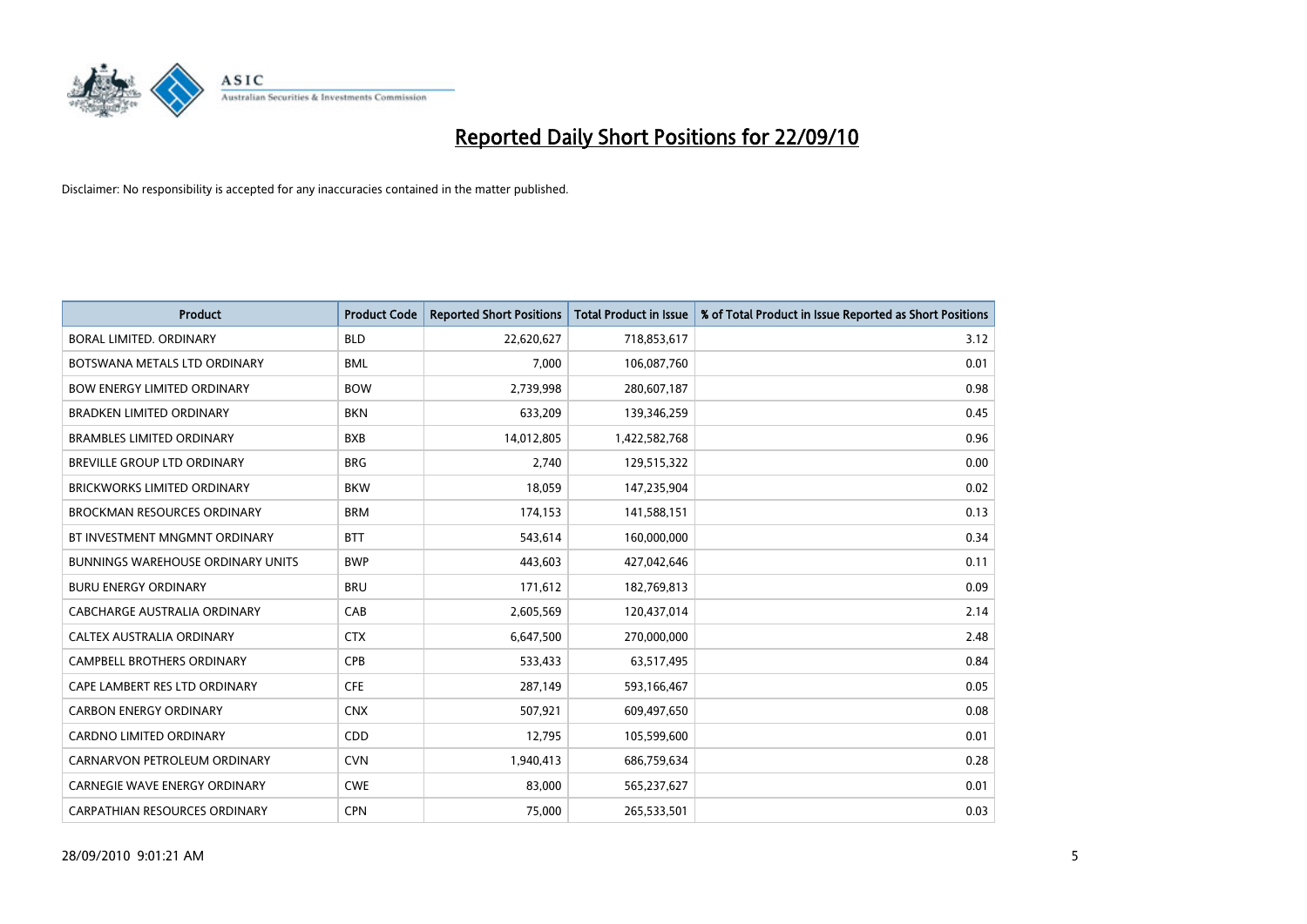

| <b>Product</b>                                | <b>Product Code</b> | <b>Reported Short Positions</b> | Total Product in Issue | % of Total Product in Issue Reported as Short Positions |
|-----------------------------------------------|---------------------|---------------------------------|------------------------|---------------------------------------------------------|
| CARPENTARIA EXP. LTD ORDINARY                 | CAP                 | 9,777                           | 93,821,301             | 0.01                                                    |
| CARSALES.COM LTD ORDINARY                     | <b>CRZ</b>          | 992,001                         | 232,500,800            | 0.43                                                    |
| CASH CONVERTERS ORD/DIV ACCESS                | CCV                 | 17,624                          | 379,761,025            | 0.00                                                    |
| <b>CASPIAN OIL &amp; GAS ORDINARY</b>         | CIG                 | 50,000                          | 1,331,500,513          | 0.00                                                    |
| CATALPA RESOURCES ORDINARY                    | CAH                 | 79,757                          | 162,752,409            | 0.05                                                    |
| <b>CEC GROUP LIMITED ORDINARY</b>             | <b>CEG</b>          | 1,750                           | 79,662,662             | 0.00                                                    |
| <b>CELLNET GROUP ORDINARY</b>                 | <b>CLT</b>          | 1,342                           | 73,122,185             | 0.00                                                    |
| CENTENNIAL COAL ORDINARY                      | CEY                 | 9,048,859                       | 395,028,737            | 2.30                                                    |
| CENTRAL PETROLEUM ORDINARY                    | <b>CTP</b>          | 11,455                          | 907,291,115            | 0.00                                                    |
| <b>CENTRO PROPERTIES UNITS/ORD STAPLED</b>    | <b>CNP</b>          | 280,379                         | 972,414,514            | 0.03                                                    |
| <b>CENTRO RETAIL GROUP STAPLED SECURITIES</b> | <b>CER</b>          | 664,036                         | 2,286,399,424          | 0.03                                                    |
| <b>CERAMIC FUEL CELLS ORDINARY</b>            | <b>CFU</b>          | 79,718                          | 1,125,111,376          | 0.01                                                    |
| <b>CFS RETAIL PROPERTY UNITS</b>              | <b>CFX</b>          | 59,631,079                      | 2,530,069,990          | 2.37                                                    |
| <b>CGA MINING LIMITED ORDINARY</b>            | CGX                 | 225,360                         | 331,294,976            | 0.06                                                    |
| <b>CHALICE GOLD MINES ORDINARY</b>            | <b>CHN</b>          | 516,363                         | 204,534,526            | 0.25                                                    |
| CHALLENGER DIV.PRO. STAPLED UNITS             | <b>CDI</b>          | 5,651                           | 913,426,007            | 0.00                                                    |
| <b>CHALLENGER F.S.G.LTD ORDINARY</b>          | <b>CGF</b>          | 8,313,337                       | 499,473,232            | 1.66                                                    |
| CHANDLER MACLEOD LTD ORDINARY                 | <b>CMG</b>          | 11,970                          | 421,812,960            | 0.00                                                    |
| CHARTER HALL GROUP STAPLED US PROHIBIT.       | <b>CHC</b>          | 730,090                         | 1,225,365,088          | 0.05                                                    |
| <b>CHARTER HALL OFFICE UNIT</b>               | COO                 | 899.996                         | 493,319,730            | 0.18                                                    |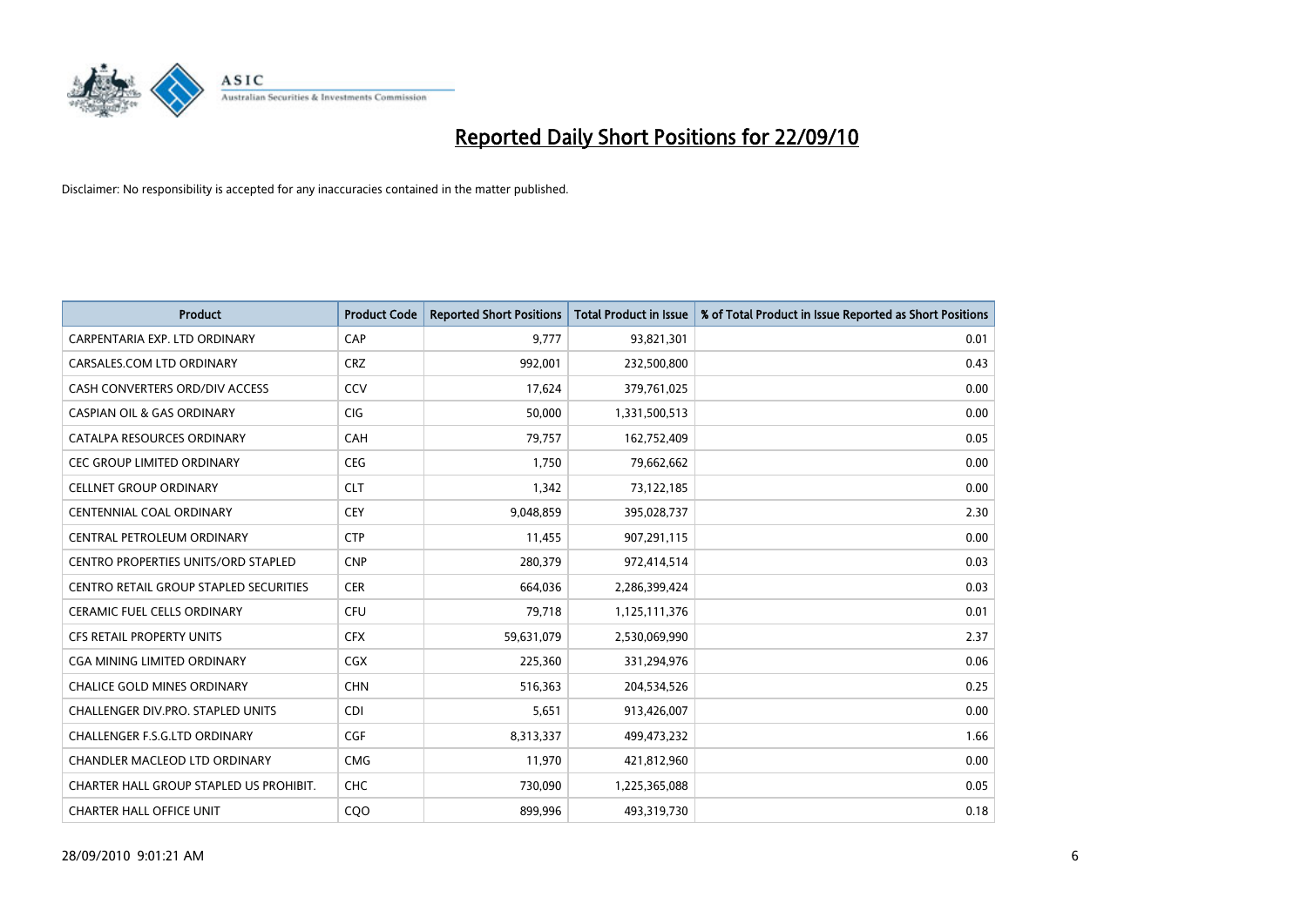

| <b>Product</b>                          | <b>Product Code</b> | <b>Reported Short Positions</b> | Total Product in Issue | % of Total Product in Issue Reported as Short Positions |
|-----------------------------------------|---------------------|---------------------------------|------------------------|---------------------------------------------------------|
| <b>CHARTER HALL RETAIL UNITS</b>        | <b>CQR</b>          | 489,657                         | 305,810,723            | 0.16                                                    |
| CHEMGENEX PHARMACEUT ORDINARY           | <b>CXS</b>          | 221,509                         | 283,348,870            | 0.08                                                    |
| CITADEL RESOURCE GRP ORDINARY           | CGG                 | 3,133,606                       | 2,367,460,116          | 0.13                                                    |
| CITIGOLD CORP LTD ORDINARY              | <b>CTO</b>          | 2,136,520                       | 964,512,301            | 0.22                                                    |
| CLINUVEL PHARMACEUT, ORDINARY           | <b>CUV</b>          | 41,277                          | 303,443,665            | 0.01                                                    |
| <b>CLOUGH LIMITED ORDINARY</b>          | <b>CLO</b>          | 426,903                         | 771,806,269            | 0.05                                                    |
| <b>COAL &amp; ALLIED ORDINARY</b>       | <b>CNA</b>          | 1.600                           | 86,584,735             | 0.00                                                    |
| COAL OF AFRICA LTD ORDINARY             | <b>CZA</b>          | 1,240,227                       | 530,514,663            | 0.23                                                    |
| COALSPUR MINES LTD ORDINARY             | <b>CPL</b>          | 762,122                         | 379,088,134            | 0.20                                                    |
| COCA-COLA AMATIL ORDINARY               | <b>CCL</b>          | 4,007,362                       | 754,615,919            | 0.54                                                    |
| <b>COCHLEAR LIMITED ORDINARY</b>        | <b>COH</b>          | 718,408                         | 56,574,987             | 1.26                                                    |
| <b>COCKATOO COAL ORDINARY</b>           | <b>COK</b>          | 1,510,651                       | 602,507,380            | 0.25                                                    |
| <b>COEUR D'ALENE MINES. CDI 1:1</b>     | <b>CXC</b>          | 1.000                           | 4,427,833              | 0.02                                                    |
| COMMONWEALTH BANK, ORDINARY             | <b>CBA</b>          | 18,797,715                      | 1,548,872,074          | 1.16                                                    |
| <b>COMMONWEALTH PROP ORDINARY UNITS</b> | <b>CPA</b>          | 19,192,790                      | 2,012,803,230          | 0.95                                                    |
| <b>COMPASS RESOURCES ORDINARY</b>       | <b>CMR</b>          | 101,480                         | 147,402,920            | 0.07                                                    |
| <b>COMPUTERSHARE LTD ORDINARY</b>       | <b>CPU</b>          | 4,334,974                       | 555,664,059            | 0.78                                                    |
| CONNECTEAST GROUP STAPLED               | <b>CEU</b>          | 32,848,207                      | 3,940,145,951          | 0.84                                                    |
| CONQUEST MINING ORDINARY                | COT                 | 4,444,232                       | 375,455,470            | 1.18                                                    |
| CONSOLIDATED MEDIA, ORDINARY            | <b>CMI</b>          | 3,123,389                       | 596,758,471            | 0.53                                                    |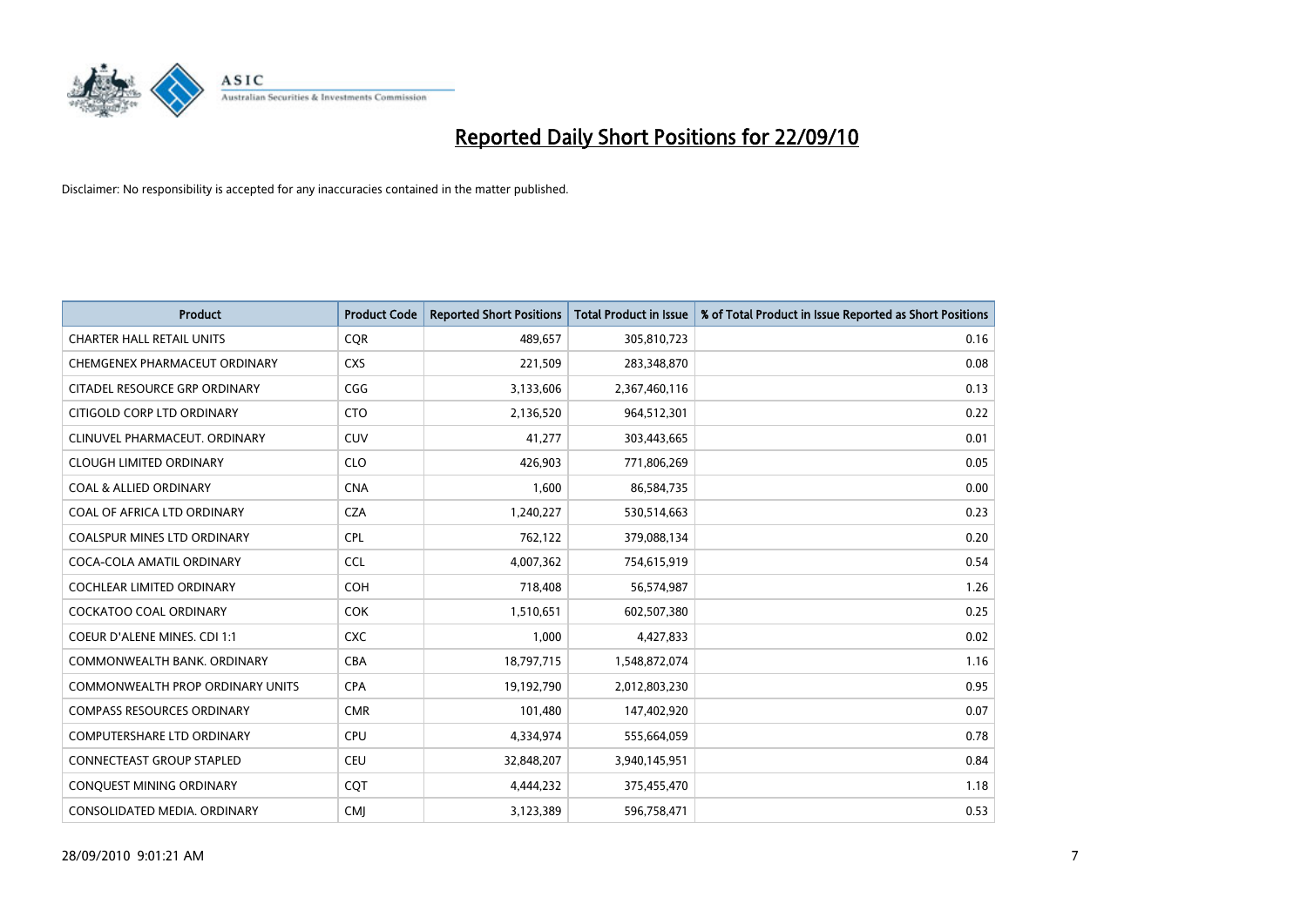

| <b>Product</b>                      | <b>Product Code</b> | <b>Reported Short Positions</b> | <b>Total Product in Issue</b> | % of Total Product in Issue Reported as Short Positions |
|-------------------------------------|---------------------|---------------------------------|-------------------------------|---------------------------------------------------------|
| CONTANGO MICROCAP ORDINARY          | <b>CTN</b>          | 7,500                           | 150,088,688                   | 0.00                                                    |
| COOPER ENERGY LTD ORDINARY          | <b>COE</b>          | 80,985                          | 292,576,001                   | 0.03                                                    |
| <b>COPPER STRIKE LTD ORDINARY</b>   | <b>CSE</b>          | 714                             | 129,455,571                   | 0.00                                                    |
| COUNT FINANCIAL ORDINARY            | COU                 | 1,382,550                       | 260,258,799                   | 0.53                                                    |
| <b>CRANE GROUP LIMITED ORDINARY</b> | <b>CRG</b>          | 3,187,555                       | 78,286,427                    | 4.06                                                    |
| CROMWELL GROUP STAPLED SECURITIES   | <b>CMW</b>          | 138,643                         | 901,468,478                   | 0.02                                                    |
| <b>CROWN LIMITED ORDINARY</b>       | <b>CWN</b>          | 4,840,889                       | 753,555,290                   | 0.63                                                    |
| <b>CSG LIMITED ORDINARY</b>         | CSV                 | 335,920                         | 244,269,695                   | 0.14                                                    |
| <b>CSL LIMITED ORDINARY</b>         | <b>CSL</b>          | 10,951,699                      | 549,967,860                   | 1.97                                                    |
| <b>CSR LIMITED ORDINARY</b>         | <b>CSR</b>          | 5,426,576                       | 1,517,907,314                 | 0.33                                                    |
| <b>CUDECO LIMITED ORDINARY</b>      | CDU                 | 687,184                         | 136,065,740                   | 0.52                                                    |
| <b>CUSTOMERS LIMITED ORDINARY</b>   | <b>CUS</b>          | 150,818                         | 135,521,531                   | 0.11                                                    |
| DART ENERGY LTD ORDINARY            | <b>DTE</b>          | 1,067,755                       | 419,748,184                   | 0.26                                                    |
| DAVID JONES LIMITED ORDINARY        | <b>DJS</b>          | 19,392,116                      | 510,945,759                   | 3.79                                                    |
| DECMIL GROUP LIMITED ORDINARY       | <b>DCG</b>          | 17,397                          | 123,804,568                   | 0.01                                                    |
| DEEP YELLOW LIMITED ORDINARY        | <b>DYL</b>          | 15,876                          | 1,125,814,458                 | 0.00                                                    |
| DEVINE LIMITED ORDINARY             | <b>DVN</b>          | 1,000                           | 634,918,223                   | 0.00                                                    |
| DEXUS PROPERTY GROUP STAPLED UNITS  | <b>DXS</b>          | 18,040,747                      | 4,839,024,176                 | 0.36                                                    |
| DISCOVERY METALS LTD ORDINARY       | <b>DML</b>          | 374,650                         | 302,202,585                   | 0.12                                                    |
| DOMINION MINING ORDINARY            | <b>DOM</b>          | 202,388                         | 103,327,059                   | 0.19                                                    |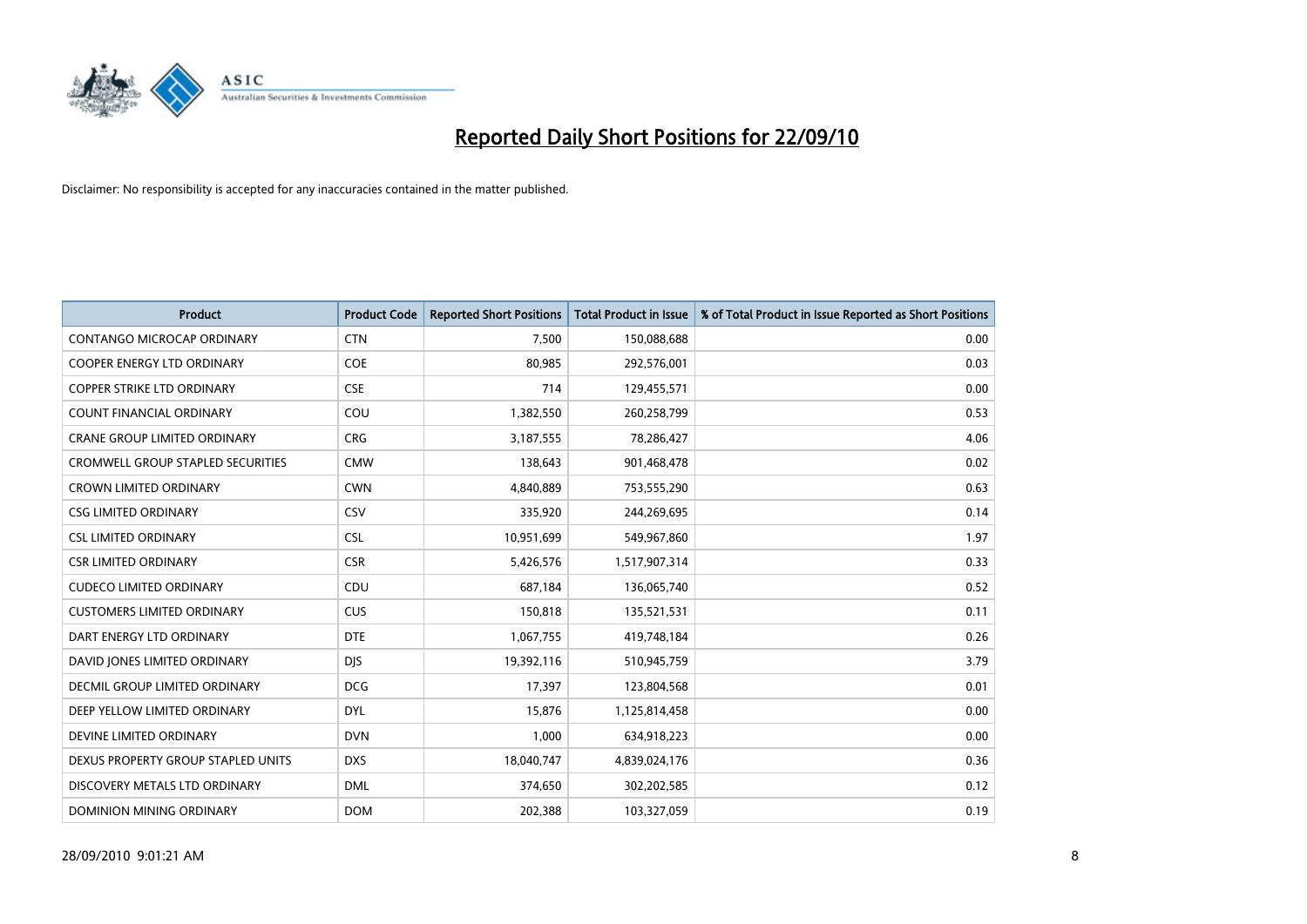

| <b>Product</b>                            | <b>Product Code</b> | <b>Reported Short Positions</b> | <b>Total Product in Issue</b> | % of Total Product in Issue Reported as Short Positions |
|-------------------------------------------|---------------------|---------------------------------|-------------------------------|---------------------------------------------------------|
| DOMINO PIZZA ENTERPR ORDINARY             | <b>DMP</b>          | 2                               | 68,407,674                    | 0.00                                                    |
| DOWNER EDI LIMITED ORDINARY               | <b>DOW</b>          | 2,939,483                       | 338,466,351                   | 0.86                                                    |
| DUET GROUP STAPLED US PROHIBIT.           | <b>DUE</b>          | 1,290,990                       | 887,304,690                   | 0.16                                                    |
| DULUXGROUP LIMITED ORDINARY               | <b>DLX</b>          | 62,609                          | 366,945,710                   | 0.02                                                    |
| <b>EASTERN STAR GAS ORDINARY</b>          | ESG                 | 3,926,480                       | 991,302,041                   | 0.38                                                    |
| EDT RETAIL TRUST UNITS                    | <b>EDT</b>          | 99,457                          | 4,700,290,868                 | 0.00                                                    |
| ELDERS LIMITED ORDINARY                   | <b>ELD</b>          | 16,680,367                      | 448,598,480                   | 3.72                                                    |
| ELDORADO GOLD CORP CDI 1:1                | EAU                 | 23,676                          | 22,388,646                    | 0.10                                                    |
| ELIXIR PETROLEUM LTD ORDINARY             | <b>EXR</b>          | 324,400                         | 188,988,472                   | 0.17                                                    |
| <b>EMECO HOLDINGS ORDINARY</b>            | <b>EHL</b>          | 780,443                         | 631,237,586                   | 0.13                                                    |
| ENERGY RESOURCES ORDINARY 'A'             | <b>ERA</b>          | 710,637                         | 190,737,934                   | 0.35                                                    |
| <b>ENERGY WORLD CORPOR, ORDINARY</b>      | <b>EWC</b>          | 6,708,369                       | 1,561,166,672                 | 0.42                                                    |
| ENTEK ENERGY LTD ORDINARY                 | <b>ETE</b>          | 489,903                         | 225,192,535                   | 0.22                                                    |
| <b>ENTELLECT SOLUTIONS ORDINARY</b>       | <b>ESN</b>          | 464,050                         | 1,740,334,200                 | 0.03                                                    |
| <b>ENVESTRA LIMITED ORDINARY</b>          | <b>ENV</b>          | 1,272,438                       | 1,386,827,962                 | 0.09                                                    |
| EQUINOX MINERALS LTD CHESS DEPOSITARY INT | EON                 | 5,218,234                       | 707,868,211                   | 0.73                                                    |
| EVEREST FINANCIAL ORDINARY                | EFG                 | 4,300                           | 251,442,316                   | 0.00                                                    |
| EXTRACT RESOURCES ORDINARY                | <b>EXT</b>          | 1,514,967                       | 243,302,298                   | 0.61                                                    |
| FAIRFAX MEDIA LTD ORDINARY                | <b>FXI</b>          | 281,030,307                     | 2,351,955,725                 | 11.92                                                   |
| FANTASTIC HOLDINGS ORDINARY               | FAN                 | 3,000                           | 102,693,495                   | 0.00                                                    |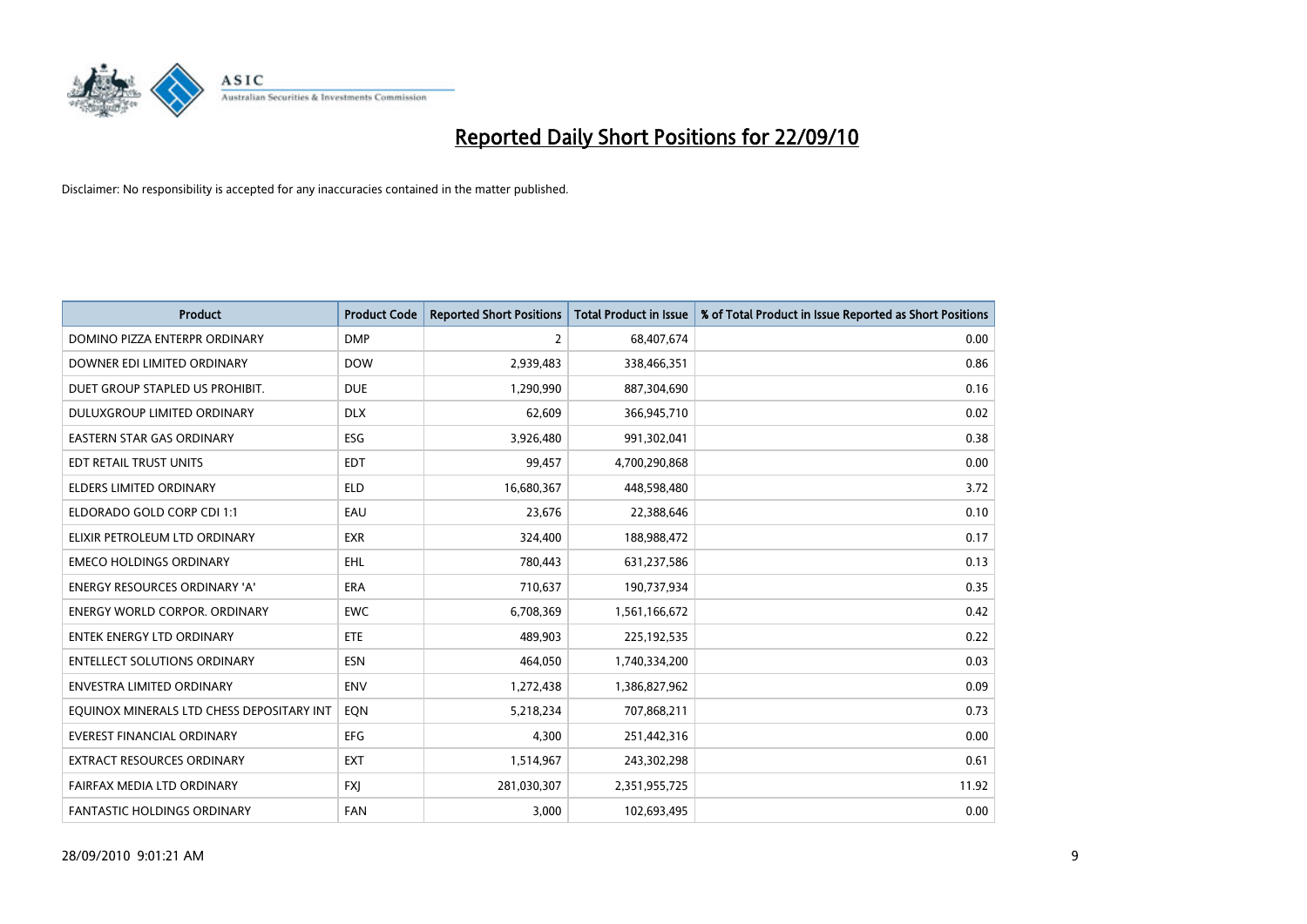

| <b>Product</b>                        | <b>Product Code</b> | <b>Reported Short Positions</b> | <b>Total Product in Issue</b> | % of Total Product in Issue Reported as Short Positions |
|---------------------------------------|---------------------|---------------------------------|-------------------------------|---------------------------------------------------------|
| <b>FERRAUS LIMITED ORDINARY</b>       | <b>FRS</b>          | 370                             | 202,695,137                   | 0.00                                                    |
| FISHER & PAYKEL APP. ORDINARY         | <b>FPA</b>          | 9,123,284                       | 724,235,162                   | 1.26                                                    |
| FISHER & PAYKEL H. ORDINARY           | <b>FPH</b>          | 1,271,811                       | 517,418,502                   | 0.25                                                    |
| FKP PROPERTY GROUP STAPLED SECURITIES | <b>FKP</b>          | 4,079,941                       | 1,166,821,398                 | 0.35                                                    |
| FLEETWOOD CORP ORDINARY               | <b>FWD</b>          | 58,478                          | 56,793,098                    | 0.10                                                    |
| FLETCHER BUILDING ORDINARY            | <b>FBU</b>          | 452,008                         | 611,250,393                   | 0.07                                                    |
| FLEXIGROUP LIMITED ORDINARY           | <b>FXL</b>          | 41,630                          | 275,472,492                   | 0.02                                                    |
| <b>FLIGHT CENTRE ORDINARY</b>         | <b>FLT</b>          | 2,664,960                       | 99,784,513                    | 2.67                                                    |
| FLINDERS MINES LTD ORDINARY           | <b>FMS</b>          | 20,659,883                      | 1,820,149,571                 | 1.14                                                    |
| FORTE ENERGY NL ORDINARY              | <b>FTE</b>          | 2,658,986                       | 580,658,031                   | 0.46                                                    |
| FORTESCUE METALS GRP ORDINARY         | <b>FMG</b>          | 23,003,116                      | 3,109,200,216                 | 0.71                                                    |
| <b>FOSTER'S GROUP ORDINARY</b>        | FGL                 | 6,563,196                       | 1,930,446,283                 | 0.35                                                    |
| FTD CORPORATION ORDINARY              | <b>FTD</b>          | 8,088                           | 100,421,069                   | 0.01                                                    |
| <b>FUNTASTIC LIMITED ORDINARY</b>     | <b>FUN</b>          | 322,528                         | 340,997,682                   | 0.09                                                    |
| <b>G.U.D. HOLDINGS ORDINARY</b>       | <b>GUD</b>          | 149,166                         | 67,703,709                    | 0.22                                                    |
| <b>GALILEE ENERGY LTD ORDINARY</b>    | GLL                 | 23,068                          | 152,140,466                   | 0.02                                                    |
| <b>GEODYNAMICS LIMITED ORDINARY</b>   | GDY                 | 314,550                         | 292,840,219                   | 0.11                                                    |
| <b>GINDALBIE METALS LTD ORDINARY</b>  | <b>GBG</b>          | 7,696,949                       | 849,478,099                   | 0.90                                                    |
| <b>GIRALIA RESOURCES NL ORDINARY</b>  | GIR                 | 309,441                         | 179,135,170                   | 0.17                                                    |
| <b>GLOBAL MINING ORDINARY</b>         | <b>GMI</b>          | 8,951                           | 191,820,968                   | 0.00                                                    |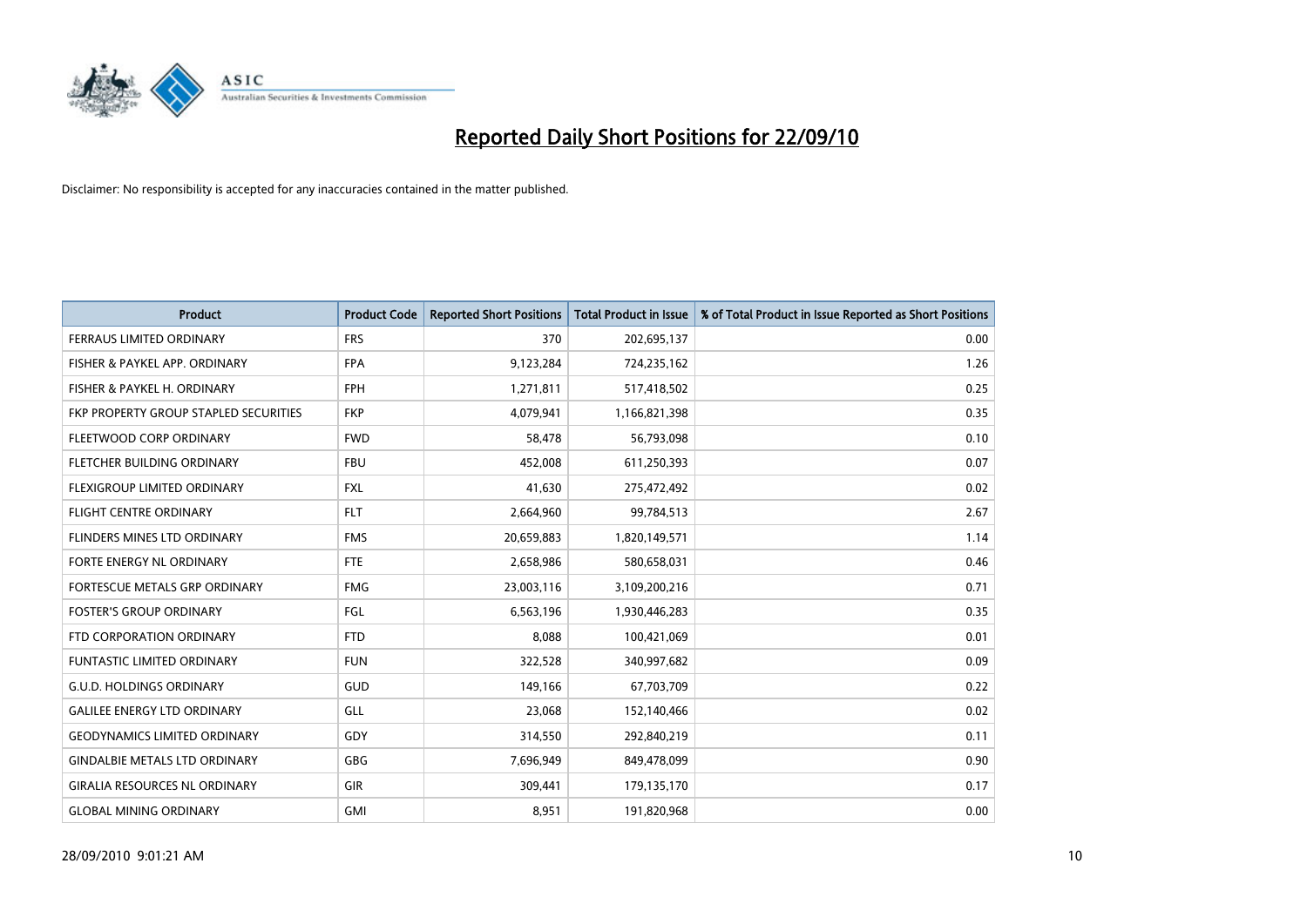

| <b>Product</b>                                   | <b>Product Code</b> | <b>Reported Short Positions</b> | Total Product in Issue | % of Total Product in Issue Reported as Short Positions |
|--------------------------------------------------|---------------------|---------------------------------|------------------------|---------------------------------------------------------|
| <b>GLOUCESTER COAL ORDINARY</b>                  | GCL                 | 258,592                         | 81,962,133             | 0.32                                                    |
| <b>GLOUCESTER COAL ORDINARY EX OFFER</b>         | <b>GCLN</b>         |                                 | 47,674,118             | 0.00                                                    |
| <b>GME RESOURCES LTD ORDINARY</b>                | <b>GME</b>          | 800                             | 302,352,750            | 0.00                                                    |
| <b>GOLDEN GATE PETROL ORDINARY</b>               | GGP                 | 11,538                          | 975,826,623            | 0.00                                                    |
| <b>GOLDEN WEST RESOURCE ORDINARY</b>             | <b>GWR</b>          | 1,617                           | 164,606,127            | 0.00                                                    |
| <b>GOODMAN FIELDER, ORDINARY</b>                 | <b>GFF</b>          | 13,595,629                      | 1,380,386,438          | 0.99                                                    |
| <b>GOODMAN GROUP STAPLED US PROHIBIT.</b>        | <b>GMG</b>          | 5,487,801                       | 6,369,751,394          | 0.08                                                    |
| <b>GPT GROUP STAPLED SEC.</b>                    | <b>GPT</b>          | 10,102,610                      | 1,855,529,431          | 0.52                                                    |
| <b>GRAINCORP LIMITED A CLASS ORDINARY</b>        | <b>GNC</b>          | 958,346                         | 198,318,900            | 0.49                                                    |
| <b>GRANGE RESOURCES, ORDINARY</b>                | <b>GRR</b>          | 2,185,925                       | 1,152,077,403          | 0.19                                                    |
| <b>GREENLAND MIN EN LTD ORDINARY</b>             | GGG                 | 260,000                         | 249,905,308            | 0.10                                                    |
| <b>GRYPHON MINERALS LTD ORDINARY</b>             | GRY                 | 547,482                         | 248,225,371            | 0.22                                                    |
| <b>GUINNESS PEAT GROUP. CHESS DEPOSITARY INT</b> | <b>GPG</b>          | 55                              | 294,780,387            | 0.00                                                    |
| <b>GUNNS LIMITED ORDINARY</b>                    | <b>GNS</b>          | 12,404,644                      | 806,734,892            | 1.52                                                    |
| <b>GWA INTERNATIONAL ORDINARY</b>                | GWT                 | 3,842,864                       | 301,102,514            | 1.28                                                    |
| HARVEY NORMAN ORDINARY                           | <b>HVN</b>          | 36,943,308                      | 1,062,316,784          | 3.45                                                    |
| HASTIE GROUP LIMITED ORDINARY                    | <b>HST</b>          | 167,823                         | 239,716,924            | 0.07                                                    |
| HASTINGS DIVERSIFIED STAPLED SECURITY            | <b>HDF</b>          | 158,689                         | 513,336,482            | 0.03                                                    |
| HEALTHSCOPE LIMITED ORDINARY                     | <b>HSP</b>          | 711,931                         | 317,335,186            | 0.22                                                    |
| <b>HEARTWARE INT INC CDI 35:1</b>                | <b>HIN</b>          | 272,008                         | 72,583,000             | 0.37                                                    |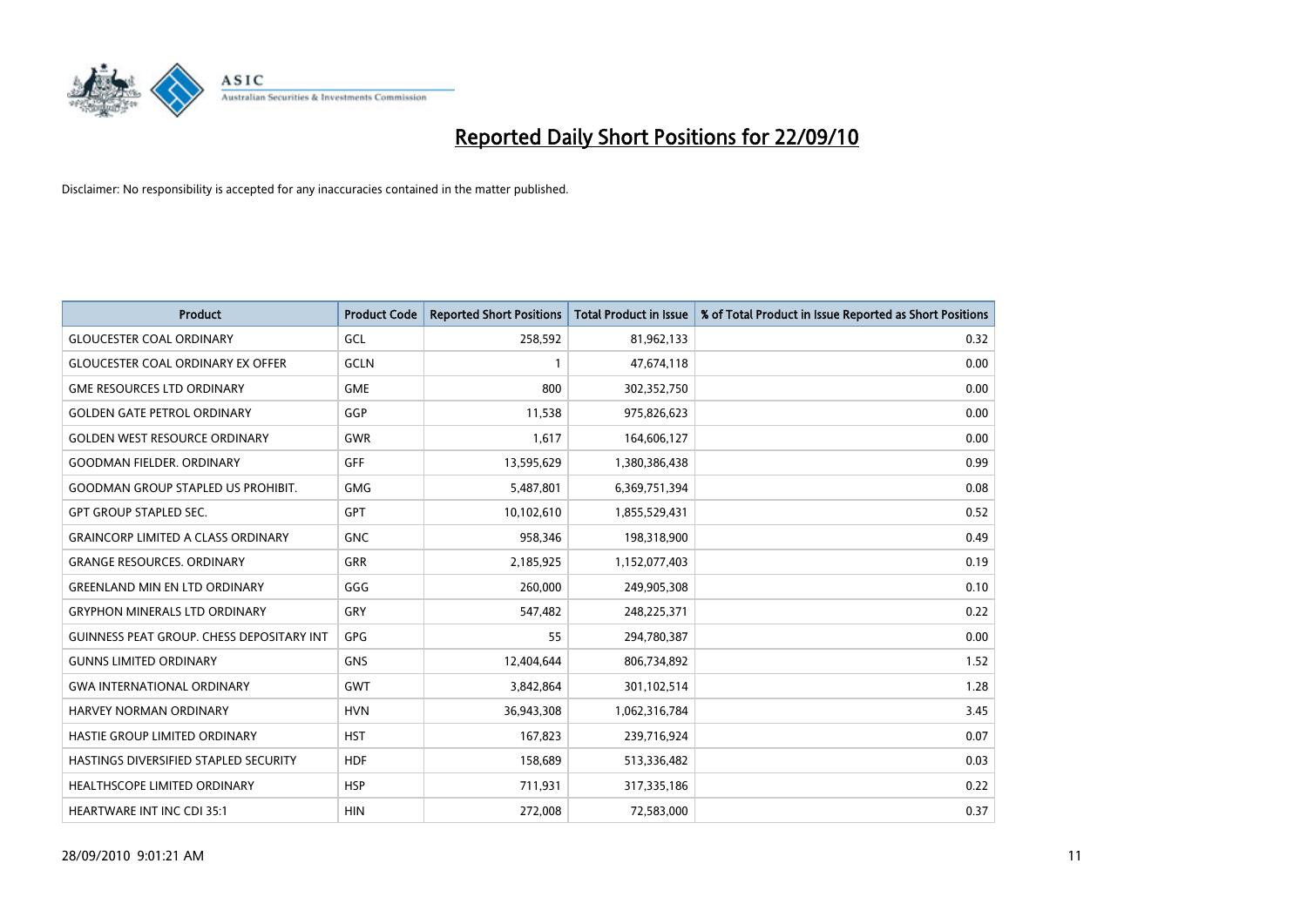

| <b>Product</b>                      | <b>Product Code</b> | <b>Reported Short Positions</b> | Total Product in Issue | % of Total Product in Issue Reported as Short Positions |
|-------------------------------------|---------------------|---------------------------------|------------------------|---------------------------------------------------------|
| <b>HENDERSON GROUP CDI 1:1</b>      | <b>HGG</b>          | 8,369,643                       | 566,751,863            | 1.49                                                    |
| HFA HOLDINGS LIMITED ORDINARY       | <b>HFA</b>          | 1,820,937                       | 469,330,170            | 0.38                                                    |
| <b>HIGHLANDS PACIFIC ORDINARY</b>   | <b>HIG</b>          | 2,382,826                       | 683,112,148            | 0.35                                                    |
| HILLS INDUSTRIES LTD ORDINARY       | <b>HIL</b>          | 1,066,185                       | 248,219,660            | 0.43                                                    |
| HORIZON OIL LIMITED ORDINARY        | <b>HZN</b>          | 2,771,071                       | 1,130,311,515          | 0.24                                                    |
| HUNNU COAL LIMITED ORDINARY         | <b>HUN</b>          | 3,420                           | 109,600,002            | 0.00                                                    |
| <b>ICON ENERGY LIMITED ORDINARY</b> | <b>ICN</b>          | 419,910                         | 439,801,394            | 0.10                                                    |
| <b>IINET LIMITED ORDINARY</b>       | <b>IIN</b>          | 1,354,788                       | 151,948,119            | 0.88                                                    |
| <b>ILUKA RESOURCES ORDINARY</b>     | <b>ILU</b>          | 6,821,950                       | 418,700,517            | 1.63                                                    |
| IMF (AUSTRALIA) LTD ORDINARY        | <b>IMF</b>          | 335,697                         | 122,496,819            | 0.27                                                    |
| IMX RESOURCES LTD ORDINARY          | <b>IXR</b>          | 20,000                          | 260,252,803            | 0.01                                                    |
| <b>INCITEC PIVOT ORDINARY</b>       | IPL                 | 5,203,634                       | 1,628,730,107          | 0.33                                                    |
| INDAGO RESOURCES LTD ORDINARY       | <b>IDG</b>          | 8,179                           | 87,764,795             | 0.01                                                    |
| <b>INDEPENDENCE GROUP ORDINARY</b>  | <b>IGO</b>          | 353,984                         | 113,813,539            | 0.31                                                    |
| <b>INDOPHIL RESOURCES ORDINARY</b>  | <b>IRN</b>          | 332,329                         | 423,428,803            | 0.07                                                    |
| <b>INDUSTREA LIMITED ORDINARY</b>   | IDL                 | 2,021,478                       | 956,668,877            | 0.21                                                    |
| INFIGEN ENERGY STAPLED SECURITIES   | <b>IFN</b>          | 3,260,898                       | 761,222,569            | 0.42                                                    |
| ING INDUSTRIAL FUND UNITS           | <b>IIF</b>          | 4,750,556                       | 2,592,249,647          | 0.17                                                    |
| ING OFFICE FUND STAPLED SECURITIES  | <b>IOF</b>          | 1,921,283                       | 2,729,071,212          | 0.07                                                    |
| ING RE COM GROUP STAPLED SECURITIES | <b>ILF</b>          | 9,075                           | 441,029,194            | 0.00                                                    |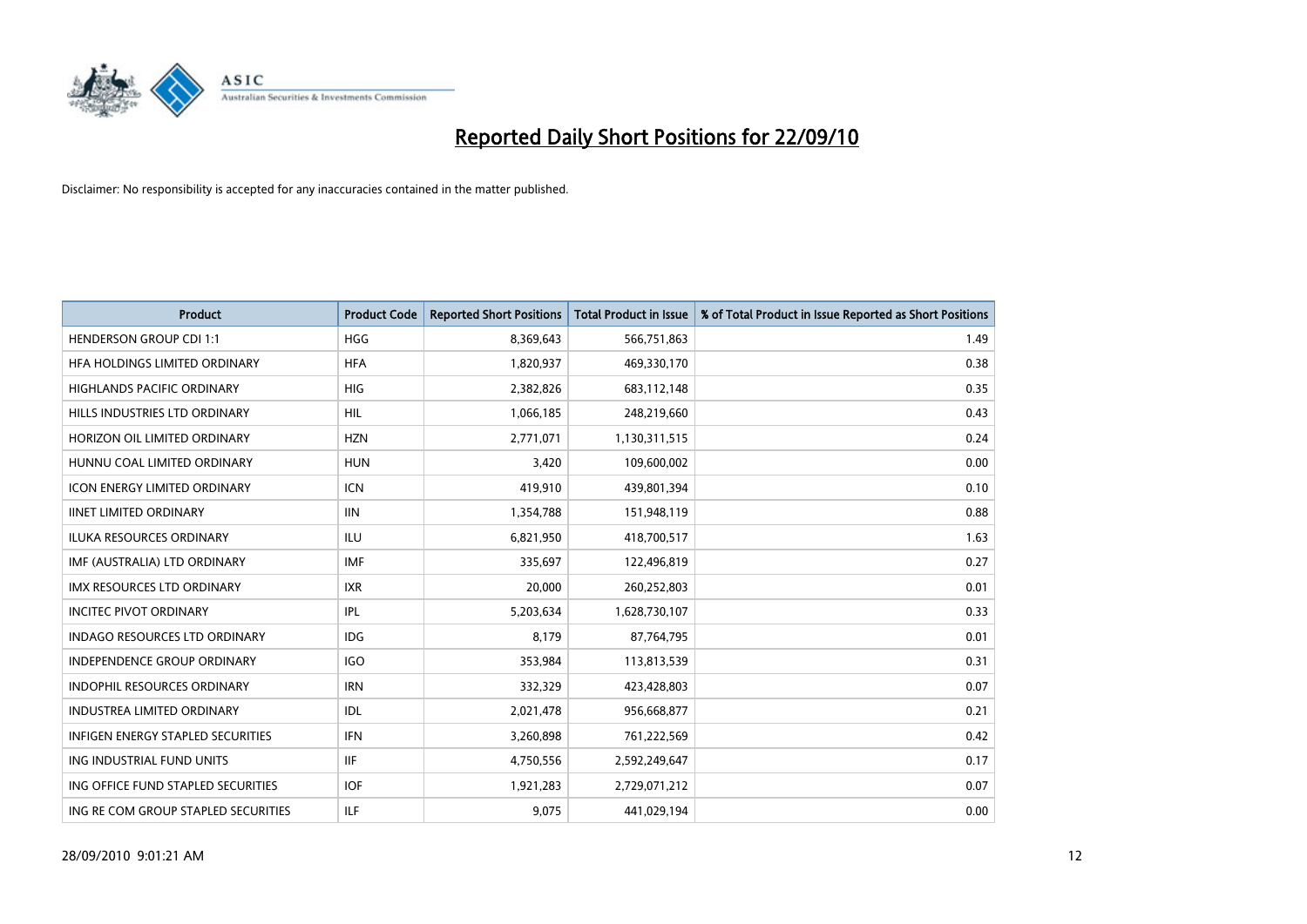

| <b>Product</b>                                  | <b>Product Code</b> | <b>Reported Short Positions</b> | <b>Total Product in Issue</b> | % of Total Product in Issue Reported as Short Positions |
|-------------------------------------------------|---------------------|---------------------------------|-------------------------------|---------------------------------------------------------|
| <b>INSURANCE AUSTRALIA ORDINARY</b>             | IAG                 | 4,564,885                       | 2,078,994,021                 | 0.20                                                    |
| INTEGRA MINING LTD. ORDINARY                    | <b>IGR</b>          | 1,546,596                       | 755,792,394                   | 0.20                                                    |
| <b>INTOLL GROUP STAPLED SECURITIES</b>          | <b>ITO</b>          | 14,820,187                      | 2,261,732,048                 | 0.64                                                    |
| <b>INTREPID MINES ORDINARY</b>                  | <b>IAU</b>          | 713,117                         | 431,400,358                   | 0.17                                                    |
| <b>INVOCARE LIMITED ORDINARY</b>                | <b>IVC</b>          | 901,727                         | 102,069,091                   | 0.89                                                    |
| ION LIMITED ORDINARY                            | <b>ION</b>          | 164,453                         | 256,365,105                   | 0.06                                                    |
| <b>IOOF HOLDINGS LTD ORDINARY</b>               | IFL                 | 1,599,171                       | 229,794,395                   | 0.69                                                    |
| IRESS MARKET TECH. ORDINARY                     | <b>IRE</b>          | 2,095,119                       | 126,018,142                   | 1.65                                                    |
| <b>IRON ORE HOLDINGS ORDINARY</b>               | <b>IOH</b>          | 46,361                          | 135,381,616                   | 0.03                                                    |
| <b>ISHARES MSCI EAFE CDI 1:1</b>                | <b>IVE</b>          | 76,019                          | 590,400,000                   | 0.01                                                    |
| ISHARES MSCI EM MKTS CDI 1:1                    | <b>IEM</b>          | 60,151                          | 425,700,000                   | 0.01                                                    |
| <b>ISOFT GROUP LIMITED ORDINARY</b>             | <b>ISF</b>          | 17,957,689                      | 1,070,595,874                 | 1.68                                                    |
| <b>IVANHOE AUSTRALIA ORDINARY</b>               | <b>IVA</b>          |                                 | 417,852,103                   | 0.00                                                    |
| <b>JABIRU METALS LTD ORDINARY</b>               | <b>IML</b>          | 469,704                         | 552,619,180                   | 0.08                                                    |
| <b>JAMES HARDIE INDUST CHESS DEPOSITARY INT</b> | <b>IHX</b>          | 12,159,241                      | 435,726,268                   | 2.76                                                    |
| <b>JAMESON RESOURCES ORDINARY</b>               | <b>JAL</b>          | 1,600,000                       | 63,885,910                    | 2.50                                                    |
| <b>JB HI-FI LIMITED ORDINARY</b>                | <b>IBH</b>          | 6,190,024                       | 109,147,279                   | 5.70                                                    |
| <b>KAGARA LTD ORDINARY</b>                      | KZL                 | 3,411,803                       | 707,789,717                   | 0.49                                                    |
| KAROON GAS AUSTRALIA ORDINARY                   | <b>KAR</b>          | 780,886                         | 177,546,198                   | 0.43                                                    |
| KATHMANDU HOLD LTD ORDINARY                     | <b>KMD</b>          | 537,558                         | 200,000,000                   | 0.27                                                    |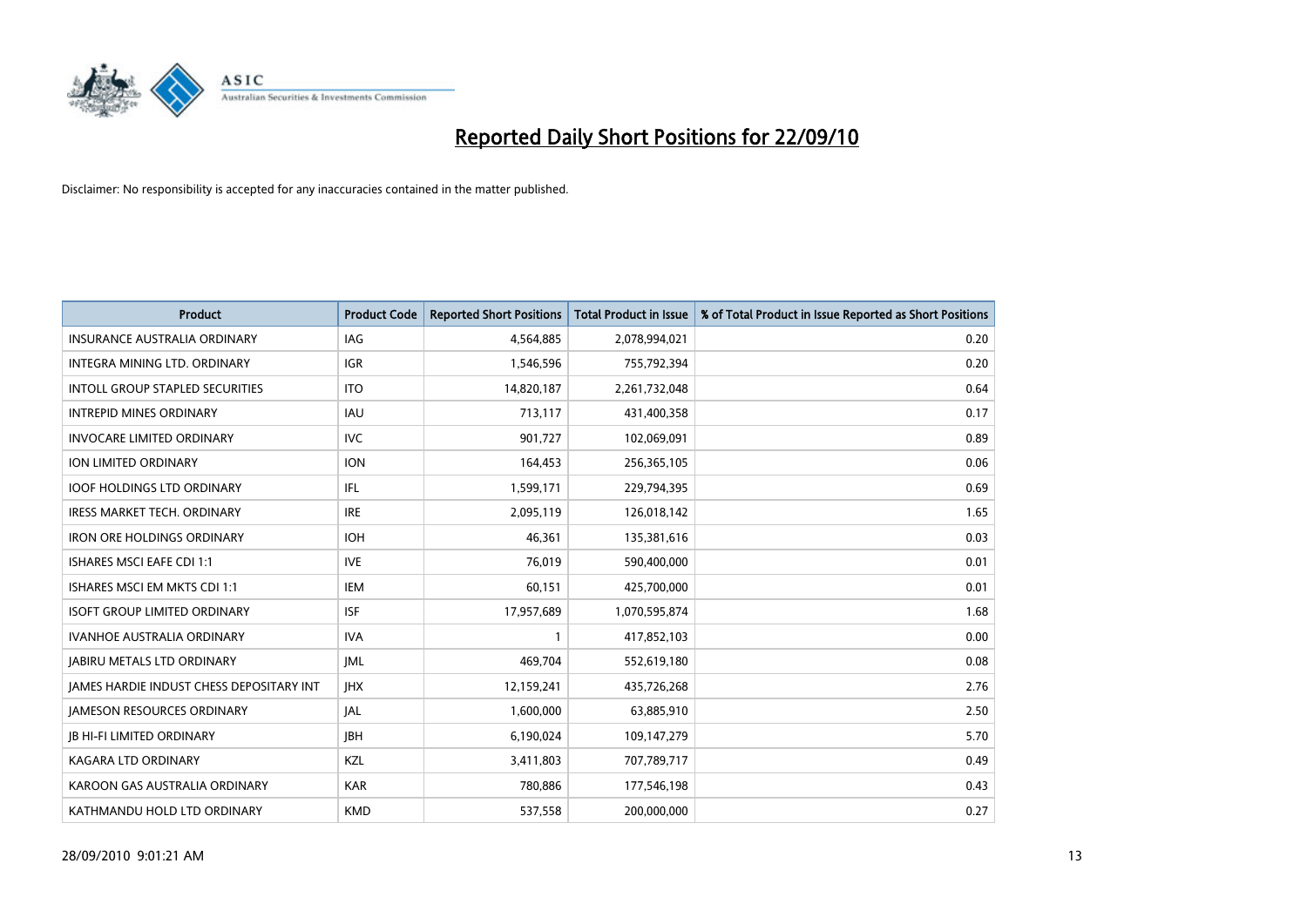

| <b>Product</b>                        | <b>Product Code</b> | <b>Reported Short Positions</b> | <b>Total Product in Issue</b> | % of Total Product in Issue Reported as Short Positions |
|---------------------------------------|---------------------|---------------------------------|-------------------------------|---------------------------------------------------------|
| <b>KEYBRIDGE CAPITAL ORDINARY</b>     | <b>KBC</b>          | 5.999                           | 172,070,564                   | 0.00                                                    |
| KIMBERLEY METALS LTD ORDINARY         | <b>KBL</b>          | 2,609                           | 115,216,206                   | 0.00                                                    |
| KINGSGATE CONSOLID. ORDINARY          | <b>KCN</b>          | 448.043                         | 100,749,116                   | 0.44                                                    |
| LEIGHTON HOLDINGS ORDINARY            | LEI                 | 3,914,995                       | 300,747,299                   | 1.32                                                    |
| LEND LEASE GROUP UNIT/ORD STAPLED     | LLC                 | 596,077                         | 565,558,754                   | 0.10                                                    |
| LINC ENERGY LTD ORDINARY              | <b>LNC</b>          | 670,439                         | 496,426,738                   | 0.14                                                    |
| LYNAS CORPORATION ORDINARY            | <b>LYC</b>          | 10,980,897                      | 1,656,999,093                 | 0.65                                                    |
| M2 TELECOMMUNICATION ORDINARY         | <b>MTU</b>          | 2,400                           | 122,123,195                   | 0.00                                                    |
| MAC SERVICES (THE) ORDINARY           | <b>MSL</b>          | 39,075                          | 165,966,692                   | 0.02                                                    |
| MACARTHUR COAL ORDINARY               | <b>MCC</b>          | 1,014,698                       | 292,483,075                   | 0.34                                                    |
| <b>MACMAHON HOLDINGS ORDINARY</b>     | <b>MAH</b>          | 6,807,991                       | 733,711,705                   | 0.93                                                    |
| MACQ ATLAS ROADS GRP ORDINARY STAPLED | <b>MOA</b>          | 1,387,465                       | 452,345,907                   | 0.30                                                    |
| MACQUARIE GROUP LTD ORDINARY          | MQG                 | 5,605,149                       | 345,601,301                   | 1.59                                                    |
| MAP GROUP STAPLED US PROHIBIT.        | <b>MAP</b>          | 2,560,798                       | 1,861,210,782                 | 0.12                                                    |
| <b>MARION ENERGY ORDINARY</b>         | <b>MAE</b>          | 374.994                         | 429,822,043                   | 0.09                                                    |
| MCMILLAN SHAKESPEARE ORDINARY         | <b>MMS</b>          | 280,048                         | 67,798,828                    | 0.42                                                    |
| MCPHERSON'S LTD ORDINARY              | <b>MCP</b>          | 5,618                           | 71,651,758                    | 0.01                                                    |
| MEDUSA MINING LTD ORDINARY            | <b>MML</b>          | 39,523                          | 187,584,911                   | 0.03                                                    |
| MELBOURNE IT LIMITED ORDINARY         | <b>MLB</b>          | 150,658                         | 79,572,767                    | 0.19                                                    |
| MEO AUSTRALIA LTD ORDINARY            | <b>MEO</b>          | 564,170                         | 477,220,955                   | 0.12                                                    |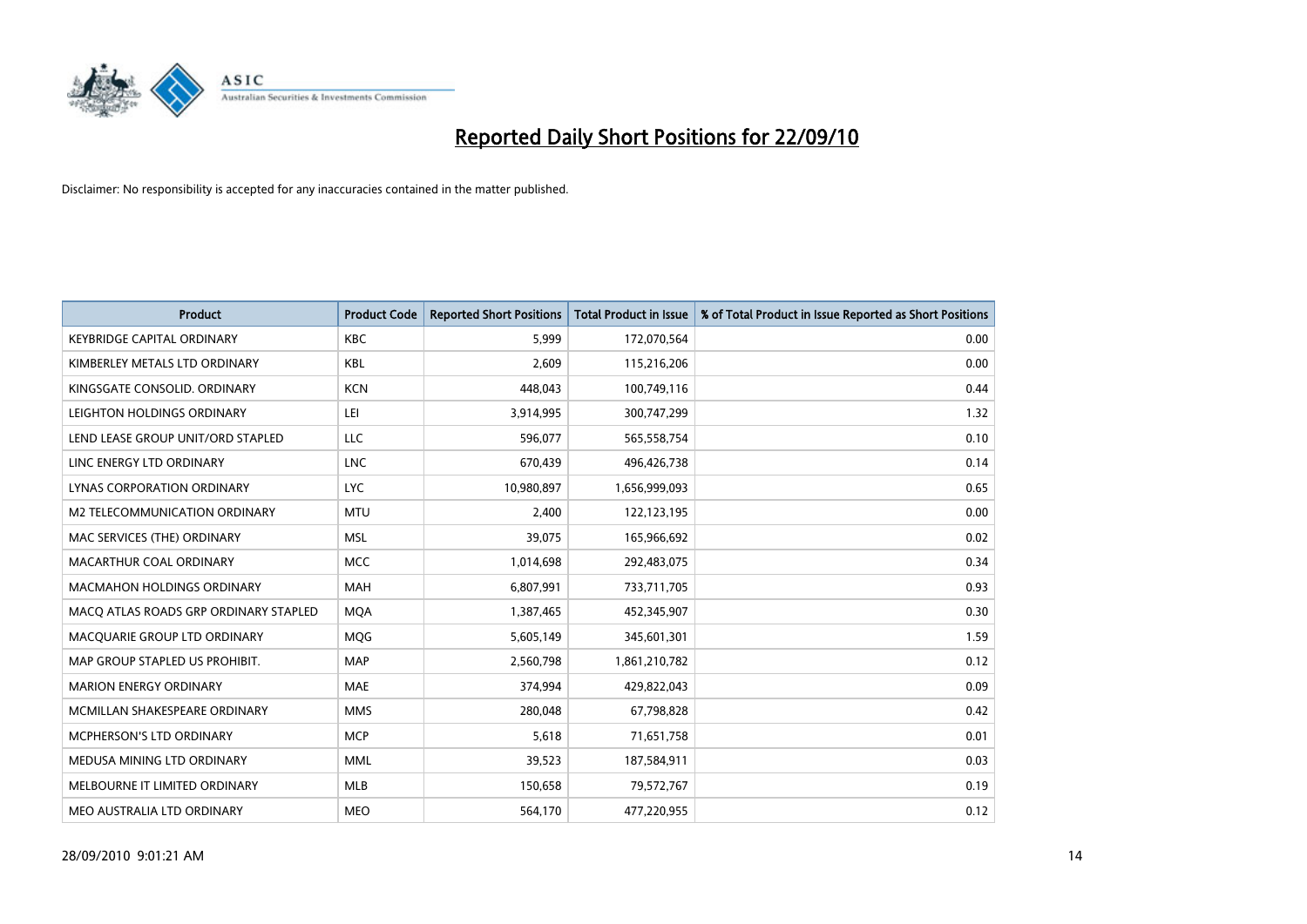

| <b>Product</b>                     | <b>Product Code</b> | <b>Reported Short Positions</b> | Total Product in Issue | % of Total Product in Issue Reported as Short Positions |
|------------------------------------|---------------------|---------------------------------|------------------------|---------------------------------------------------------|
| <b>MERMAID MARINE ORDINARY</b>     | <b>MRM</b>          | 151,807                         | 187,284,825            | 0.08                                                    |
| MESOBLAST LIMITED ORDINARY         | <b>MSB</b>          | 14,528                          | 154,940,556            | 0.01                                                    |
| METALS X LIMITED ORDINARY          | <b>MLX</b>          | 326,940                         | 1,365,661,782          | 0.03                                                    |
| METCASH LIMITED ORDINARY           | <b>MTS</b>          | 17,028,973                      | 767,434,251            | 2.19                                                    |
| METGASCO LIMITED ORDINARY          | <b>MEL</b>          | 235,435                         | 250,803,468            | 0.09                                                    |
| MICLYN EXP OFFSHR ORDINARY         | <b>MIO</b>          | 598,236                         | 271,700,000            | 0.22                                                    |
| MINARA RESOURCES ORDINARY          | <b>MRE</b>          | 5,831,061                       | 1,167,783,517          | 0.51                                                    |
| MINCOR RESOURCES NL ORDINARY       | <b>MCR</b>          | 592,574                         | 200,608,804            | 0.30                                                    |
| MINERAL DEPOSITS ORDINARY          | <b>MDL</b>          | 861,519                         | 606,441,673            | 0.14                                                    |
| MINERAL RESOURCES, ORDINARY        | <b>MIN</b>          | 356,233                         | 167,620,585            | 0.21                                                    |
| MIRABELA NICKEL LTD ORDINARY       | <b>MBN</b>          | 9,127,425                       | 416,059,630            | 2.18                                                    |
| MIRVAC GROUP STAPLED SECURITIES    | <b>MGR</b>          | 5,255,389                       | 3,415,819,357          | 0.14                                                    |
| MITCHELL COMMUNITCA. ORDINARY      | <b>MCU</b>          | 16,057                          | 301,761,208            | 0.01                                                    |
| MOLOPO ENERGY LTD ORDINARY         | <b>MPO</b>          | 222,857                         | 250,972,584            | 0.09                                                    |
| <b>MONADELPHOUS GROUP ORDINARY</b> | <b>MND</b>          | 1,212,194                       | 87,521,827             | 1.37                                                    |
| MOSAIC OIL NL ORDINARY             | <b>MOS</b>          | 222,890                         | 866,710,775            | 0.03                                                    |
| MOUNT GIBSON IRON ORDINARY         | MGX                 | 2,088,271                       | 1,079,570,693          | 0.19                                                    |
| MURCHISON METALS LTD ORDINARY      | <b>MMX</b>          | 2,912,524                       | 435,384,268            | 0.68                                                    |
| <b>MYER HOLDINGS LTD ORDINARY</b>  | <b>MYR</b>          | 11,701,437                      | 581,517,884            | 2.01                                                    |
| MYSTATE LIMITED ORDINARY           | <b>MYS</b>          | 1,400                           | 67,439,158             | 0.00                                                    |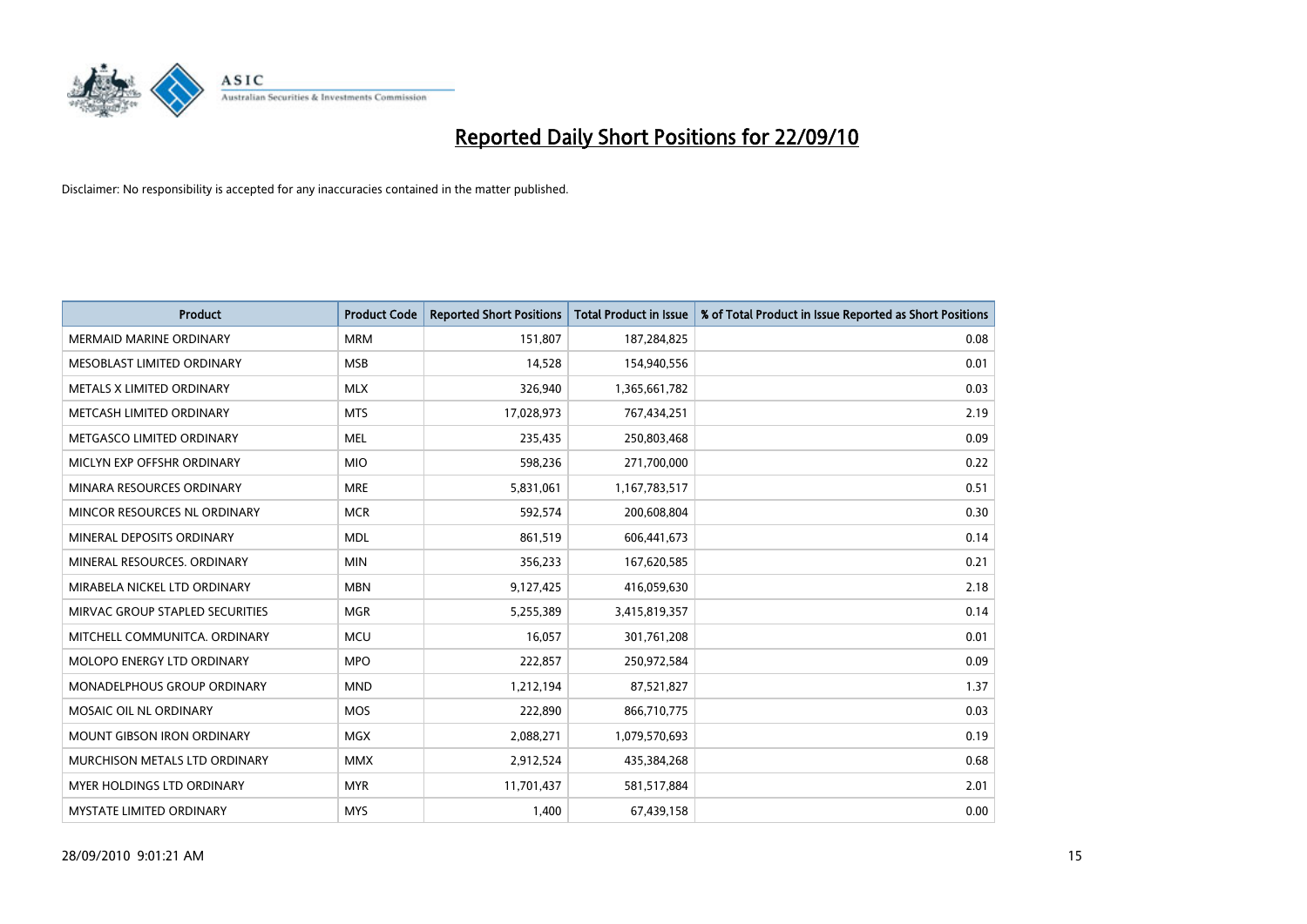

| <b>Product</b>                    | <b>Product Code</b> | <b>Reported Short Positions</b> | <b>Total Product in Issue</b> | % of Total Product in Issue Reported as Short Positions |
|-----------------------------------|---------------------|---------------------------------|-------------------------------|---------------------------------------------------------|
| NATIONAL AUST. BANK ORDINARY      | <b>NAB</b>          | 12,906,946                      | 2,133,279,168                 | 0.59                                                    |
| NATURAL FUEL LIMITED ORDINARY     | <b>NFL</b>          |                                 | 721,912                       | 0.00                                                    |
| NAVITAS LIMITED ORDINARY          | <b>NVT</b>          | 624.046                         | 342,361,526                   | 0.18                                                    |
| NEPTUNE MARINE ORDINARY           | <b>NMS</b>          | 1,188,350                       | 438,594,359                   | 0.27                                                    |
| NEW HOPE CORPORATION ORDINARY     | <b>NHC</b>          | 410,346                         | 830,230,549                   | 0.05                                                    |
| NEWCREST MINING ORDINARY          | <b>NCM</b>          | 9,872,020                       | 764,486,927                   | 1.27                                                    |
| NEWS CORP A NON-VOTING CDI        | <b>NWSLV</b>        | 489,782                         | 1,828,171,596                 | 0.02                                                    |
| NEWS CORP B VOTING CDI            | <b>NWS</b>          | 7,478,220                       | 798,520,953                   | 0.91                                                    |
| NEXBIS LIMITED ORDINARY           | <b>NBS</b>          | 63,733                          | 498,972,940                   | 0.01                                                    |
| NEXUS ENERGY LIMITED ORDINARY     | <b>NXS</b>          | 5,640,298                       | 988,257,304                   | 0.55                                                    |
| NIB HOLDINGS LIMITED ORDINARY     | <b>NHF</b>          | 108,810                         | 495,431,427                   | 0.02                                                    |
| NICK SCALI LIMITED ORDINARY       | <b>NCK</b>          | 35,846                          | 81,000,000                    | 0.04                                                    |
| NIDO PETROLEUM ORDINARY           | <b>NDO</b>          | 6,979,668                       | 1,080,658,378                 | 0.65                                                    |
| NKWE PLATINUM 10C US COMMON       | <b>NKP</b>          | 104,403                         | 559,451,184                   | 0.02                                                    |
| NORTHERN CREST ORDINARY           | NOC                 | 24.345                          | 116,074,781                   | 0.02                                                    |
| NORTHERN IRON LTD ORDINARY        | <b>NFE</b>          | 881,087                         | 292,204,786                   | 0.28                                                    |
| NORTHERN URANIUM RIGHTS 27-SEP-10 | <b>NTURB</b>        | 2,600                           | 103,327,593                   | 0.00                                                    |
| NRW HOLDINGS LIMITED ORDINARY     | <b>NWH</b>          | 136,339                         | 251,223,000                   | 0.05                                                    |
| NUFARM LIMITED ORDINARY           | <b>NUF</b>          | 5,547,065                       | 261,775,731                   | 2.11                                                    |
| OAKTON LIMITED ORDINARY           | <b>OKN</b>          | 504,482                         | 93,622,235                    | 0.54                                                    |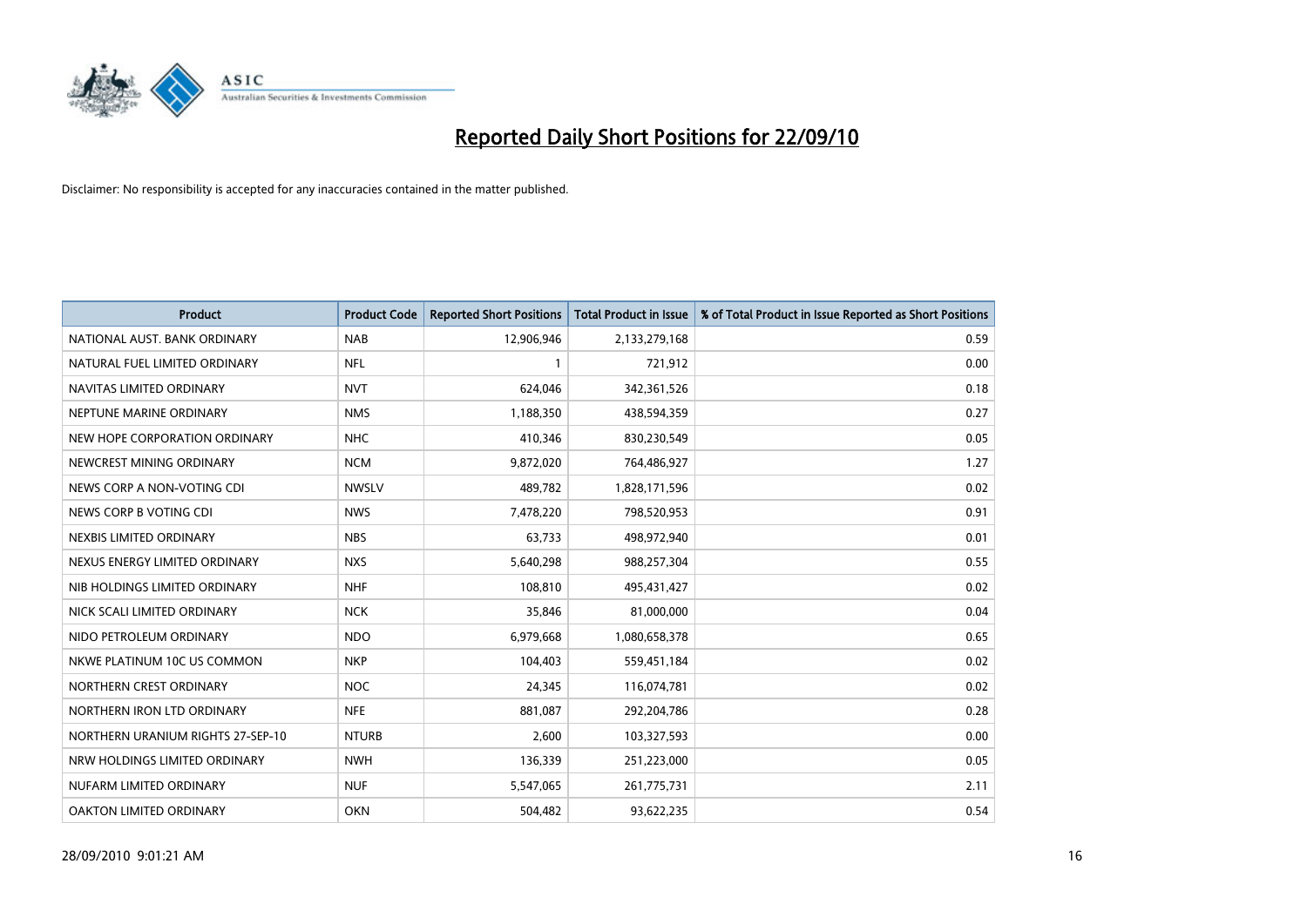

| <b>Product</b>                          | <b>Product Code</b> | <b>Reported Short Positions</b> | <b>Total Product in Issue</b> | % of Total Product in Issue Reported as Short Positions |
|-----------------------------------------|---------------------|---------------------------------|-------------------------------|---------------------------------------------------------|
| OCEANAGOLD CORP. CHESS DEPOSITARY INT   | <b>OGC</b>          | 412,940                         | 228,572,614                   | 0.18                                                    |
| OCEANIA CAPITAL LTD ORDINARY            | <b>OCP</b>          | 2,500                           | 91,921,295                    | 0.00                                                    |
| OIL SEARCH LTD ORDINARY                 | <b>OSH</b>          | 7,548,214                       | 1,308,279,222                 | 0.54                                                    |
| OM HOLDINGS LIMITED ORDINARY            | <b>OMH</b>          | 1,435,413                       | 498,485,150                   | 0.29                                                    |
| <b>ONESTEEL LIMITED ORDINARY</b>        | OST                 | 3,724,791                       | 1,331,703,666                 | 0.27                                                    |
| ORICA LIMITED ORDINARY                  | ORI                 | 3,692,164                       | 362,100,430                   | 1.01                                                    |
| ORIGIN ENERGY ORDINARY                  | ORG                 | 6,545,083                       | 882,206,872                   | 0.69                                                    |
| OTTO ENERGY LIMITED ORDINARY            | <b>OEL</b>          | 109,204                         | 1,134,540,071                 | 0.01                                                    |
| OZ MINERALS ORDINARY                    | OZL                 | 117, 155, 767                   | 3,121,339,730                 | 3.74                                                    |
| <b>PACIFIC BRANDS ORDINARY</b>          | <b>PBG</b>          | 7,328,909                       | 931,386,248                   | 0.78                                                    |
| PALADIN ENERGY LTD ORDINARY             | <b>PDN</b>          | 17,352,087                      | 718,423,382                   | 2.40                                                    |
| PAN PACIFIC PETROL. ORDINARY            | PPP                 | 14                              | 588,612,110                   | 0.00                                                    |
| PANAUST LIMITED ORDINARY                | <b>PNA</b>          | 10,707,641                      | 2,954,125,529                 | 0.35                                                    |
| PANORAMIC RESOURCES ORDINARY            | PAN                 | 217,488                         | 205,587,842                   | 0.11                                                    |
| PAPERLINX LIMITED ORDINARY              | <b>PPX</b>          | 17,131,324                      | 603,580,761                   | 2.83                                                    |
| PAPERLINX SPS TRUST STEP UP PERP. PREF. | <b>PXUPA</b>        | 5,000                           | 2,850,000                     | 0.18                                                    |
| PATTIES FOODS LTD ORDINARY              | PFL                 |                                 | 138,908,853                   | 0.00                                                    |
| PEAK RESOURCES ORDINARY                 | <b>PEK</b>          | 100,000                         | 114,615,794                   | 0.09                                                    |
| PEET LIMITED ORDINARY                   | <b>PPC</b>          | 136,047                         | 300,681,486                   | 0.04                                                    |
| PENINSULA MINERALS ORDINARY             | PEN                 | 5,000                           | 1,633,103,715                 | 0.00                                                    |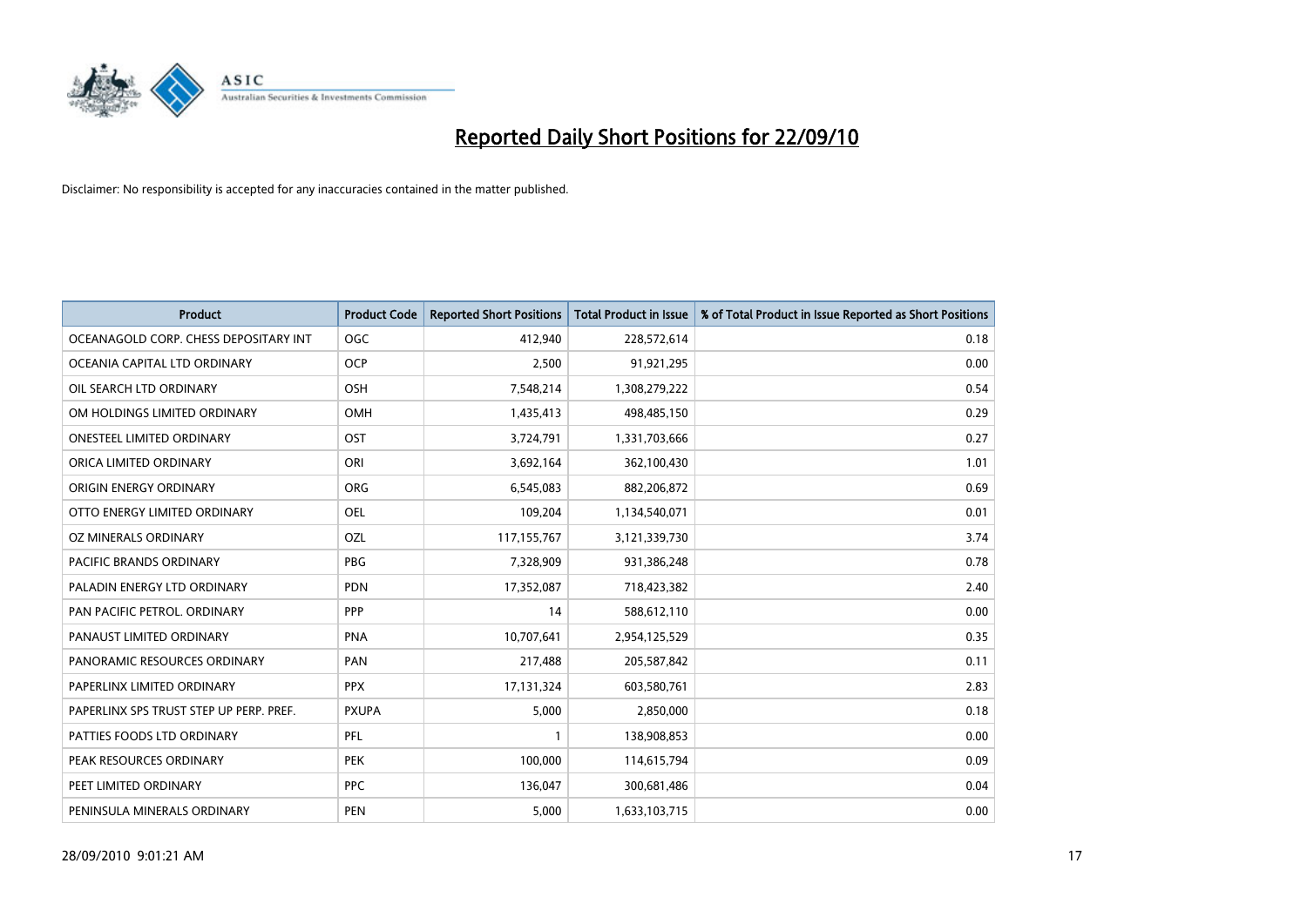

| <b>Product</b>                       | <b>Product Code</b> | <b>Reported Short Positions</b> | <b>Total Product in Issue</b> | % of Total Product in Issue Reported as Short Positions |
|--------------------------------------|---------------------|---------------------------------|-------------------------------|---------------------------------------------------------|
| PERILYA LIMITED ORDINARY             | PEM                 | 474,136                         | 526,075,563                   | 0.09                                                    |
| PERPETUAL LIMITED ORDINARY           | PPT                 | 2,386,228                       | 43,428,063                    | 5.48                                                    |
| PERSEUS MINING LTD ORDINARY          | PRU                 | 150.080                         | 421,307,088                   | 0.03                                                    |
| PETSEC ENERGY ORDINARY               | <b>PSA</b>          | 223,332                         | 231,283,622                   | 0.10                                                    |
| PHARMAXIS LTD ORDINARY               | <b>PXS</b>          | 1,089,879                       | 225,721,734                   | 0.50                                                    |
| PHOTON GROUP LTD ORDINARY            | <b>PGA</b>          | 2,234,730                       | 187,440,645                   | 1.19                                                    |
| PIKE RIVER COAL ORDINARY             | <b>PRC</b>          | 376,320                         | 405,301,433                   | 0.09                                                    |
| PLATINUM ASSET ORDINARY              | <b>PTM</b>          | 3,912,093                       | 561,347,878                   | 0.68                                                    |
| PLATINUM AUSTRALIA ORDINARY          | <b>PLA</b>          | 5,700,264                       | 321,130,521                   | 1.77                                                    |
| PLATINUM CAPITAL LTD ORDINARY        | <b>PMC</b>          |                                 | 163,719,799                   | 0.00                                                    |
| PMP LIMITED ORDINARY                 | <b>PMP</b>          | 1,440,450                       | 335,338,483                   | 0.43                                                    |
| PORT BOUVARD LIMITED ORDINARY        | PBD                 | 6,754                           | 593,868,295                   | 0.00                                                    |
| PREMIER INVESTMENTS ORDINARY         | <b>PMV</b>          | 126,821                         | 155,030,045                   | 0.09                                                    |
| PRIMARY HEALTH CARE ORDINARY         | <b>PRY</b>          | 11,020,663                      | 491,484,342                   | 2.25                                                    |
| PRIME INFR GROUP. STAPLED SECURITIES | PIH                 | 153,730                         | 351,776,795                   | 0.04                                                    |
| PRIME MEDIA GRP LTD ORDINARY         | <b>PRT</b>          | 2                               | 366,330,303                   | 0.00                                                    |
| PRIMEAG AUSTRALIA ORDINARY           | PAG                 | 311,454                         | 150,569,976                   | 0.21                                                    |
| PROGEN PHARMACEUTIC ORDINARY         | <b>PGL</b>          | 151,596                         | 24,709,097                    | 0.61                                                    |
| PROGRAMMED ORDINARY                  | <b>PRG</b>          | 349,456                         | 118,169,908                   | 0.30                                                    |
| PROSPERITY RESOURCES ORDINARY        | <b>PSP</b>          | 433,334                         | 301,889,179                   | 0.14                                                    |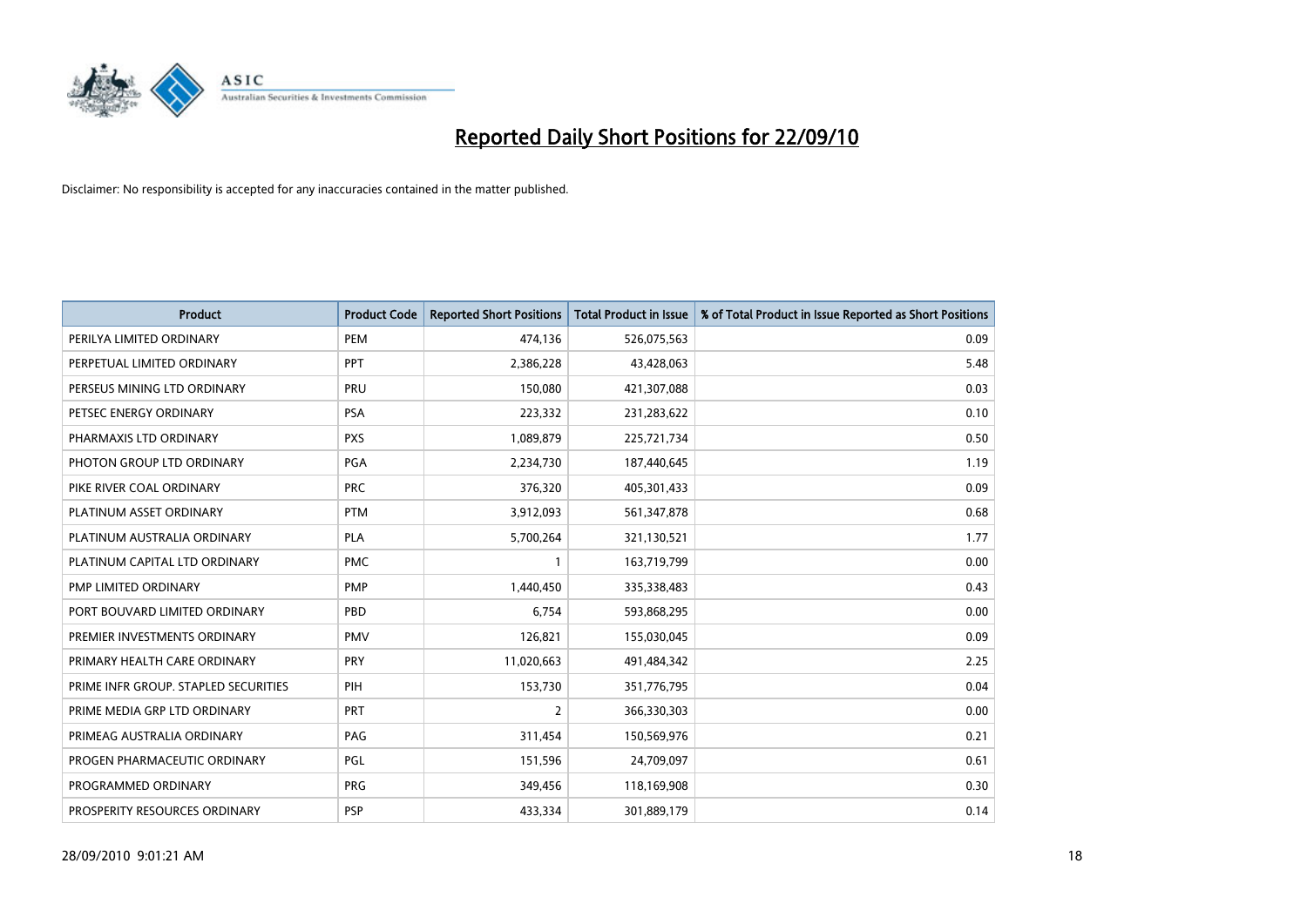

| <b>Product</b>                      | <b>Product Code</b> | <b>Reported Short Positions</b> | <b>Total Product in Issue</b> | % of Total Product in Issue Reported as Short Positions |
|-------------------------------------|---------------------|---------------------------------|-------------------------------|---------------------------------------------------------|
| <b>PSIVIDA CORP CDI 1:1</b>         | <b>PVA</b>          | 6,878                           | 7,827,340                     | 0.09                                                    |
| <b>QANTAS AIRWAYS ORDINARY</b>      | QAN                 | 25,812,097                      | 2,265,123,620                 | 1.13                                                    |
| OBE INSURANCE GROUP ORDINARY        | OBE                 | 24,135,567                      | 1,035,095,813                 | 2.31                                                    |
| RAMSAY HEALTH CARE ORDINARY         | <b>RHC</b>          | 2,096,259                       | 202,081,252                   | 1.01                                                    |
| RANGE RESOURCES LTD ORDINARY        | <b>RRS</b>          | 1,250,000                       | 1,162,167,306                 | 0.11                                                    |
| <b>RCR TOMLINSON ORDINARY</b>       | <b>RCR</b>          | 68,067                          | 131,860,172                   | 0.05                                                    |
| <b>REA GROUP ORDINARY</b>           | <b>REA</b>          | 164,899                         | 128,439,366                   | 0.13                                                    |
| <b>RED FORK ENERGY ORDINARY</b>     | <b>RFE</b>          | 7,696                           | 139,535,000                   | 0.01                                                    |
| REDFLEX HOLDINGS ORDINARY           | <b>RDF</b>          | 6,625                           | 110,010,757                   | 0.01                                                    |
| REED RESOURCES LTD ORDINARY         | <b>RDR</b>          | 268,205                         | 192,271,768                   | 0.14                                                    |
| <b>REGIS RESOURCES ORDINARY</b>     | <b>RRL</b>          | 146,047                         | 414,487,125                   | 0.04                                                    |
| RESMED INC CDI 10:1                 | <b>RMD</b>          | 5,564,668                       | 1,516,163,980                 | 0.36                                                    |
| <b>RESOLUTE MINING ORDINARY</b>     | <b>RSG</b>          | 1,606,409                       | 392,874,067                   | 0.43                                                    |
| <b>RESOURCE GENERATION ORDINARY</b> | <b>RES</b>          | 157,911                         | 164,412,477                   | 0.10                                                    |
| REVERSE CORP LIMITED ORDINARY       | <b>REF</b>          | 25,141                          | 92,382,175                    | 0.03                                                    |
| REX MINERALS LIMITED ORDINARY       | <b>RXM</b>          | 23,416                          | 114,609,460                   | 0.02                                                    |
| <b>RIDLEY CORPORATION ORDINARY</b>  | <b>RIC</b>          | 54,373                          | 307,817,071                   | 0.02                                                    |
| RIO TINTO LIMITED ORDINARY          | <b>RIO</b>          | 20,063,243                      | 606,831,240                   | 3.29                                                    |
| <b>RIVERCITY MOTORWAY STAPLED</b>   | <b>RCY</b>          | 812,791                         | 957,010,115                   | 0.09                                                    |
| RIVERSDALE MINING ORDINARY          | <b>RIV</b>          | 917,166                         | 236,033,688                   | 0.37                                                    |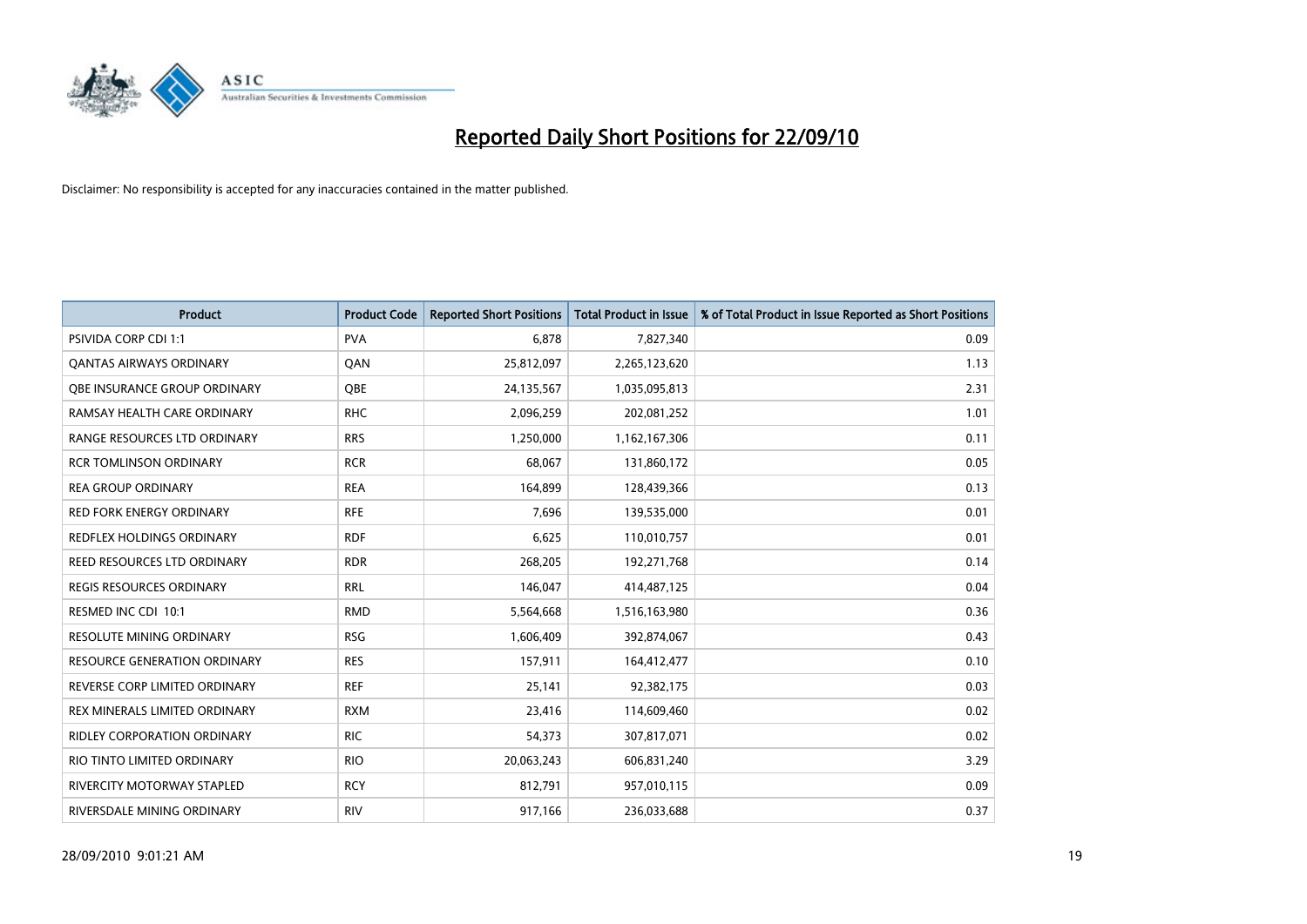

| <b>Product</b>                           | <b>Product Code</b> | <b>Reported Short Positions</b> | <b>Total Product in Issue</b> | % of Total Product in Issue Reported as Short Positions |
|------------------------------------------|---------------------|---------------------------------|-------------------------------|---------------------------------------------------------|
| ROC OIL COMPANY ORDINARY                 | <b>ROC</b>          | 4,765,400                       | 713,154,560                   | 0.67                                                    |
| SAI GLOBAL LIMITED ORDINARY              | SAI                 | 88,263                          | 196,113,307                   | 0.04                                                    |
| SALMAT LIMITED ORDINARY                  | <b>SLM</b>          | 84,627                          | 159,134,483                   | 0.05                                                    |
| SAMSON OIL & GAS LTD ORDINARY            | SSN                 | 110,000                         | 1,663,905,592                 | 0.01                                                    |
| SANDFIRE RESOURCES ORDINARY              | <b>SFR</b>          | 34,838                          | 131,534,760                   | 0.03                                                    |
| <b>SANTOS LTD ORDINARY</b>               | <b>STO</b>          | 4,855,428                       | 832,582,523                   | 0.56                                                    |
| SARACEN MINERAL ORDINARY                 | <b>SAR</b>          | 1,193,198                       | 491,818,083                   | 0.24                                                    |
| SEDGMAN LIMITED ORDINARY                 | <b>SDM</b>          | 566,715                         | 205,986,681                   | 0.26                                                    |
| SEEK LIMITED ORDINARY                    | <b>SEK</b>          | 3,974,615                       | 336,584,488                   | 1.17                                                    |
| SENETAS CORPORATION ORDINARY             | <b>SEN</b>          | 756,999                         | 461,522,263                   | 0.16                                                    |
| SERVCORP LIMITED ORDINARY                | SRV                 | 102,201                         | 98,440,807                    | 0.10                                                    |
| SERVICE STREAM ORDINARY                  | <b>SSM</b>          | 344,663                         | 283,418,867                   | 0.12                                                    |
| SEVEN GROUP HOLDINGS ORDINARY            | <b>SVW</b>          | 1,172,625                       | 305,410,281                   | 0.38                                                    |
| SIGMA PHARMACEUTICAL ORDINARY            | <b>SIP</b>          | 8,247,976                       | 1,178,626,572                 | 0.71                                                    |
| SILEX SYSTEMS ORDINARY                   | <b>SLX</b>          | 191,597                         | 149,506,391                   | 0.13                                                    |
| SILVER LAKE RESOURCE ORDINARY            | <b>SLR</b>          | 66,770                          | 178,757,838                   | 0.04                                                    |
| SIMS METAL MGMT LTD ORDINARY             | SGM                 | 2,351,126                       | 203,993,432                   | 1.14                                                    |
| SINGAPORE TELECOMM. CHESS DEPOSITARY INT | SGT                 | 2,616,422                       | 391,702,434                   | 0.67                                                    |
| SKILLED GROUP LTD ORDINARY               | <b>SKE</b>          | 113,436                         | 190,738,408                   | 0.06                                                    |
| SKY CITY ENTERTAIN, ORDINARY             | <b>SKC</b>          | 11,415,518                      | 575,114,687                   | 1.98                                                    |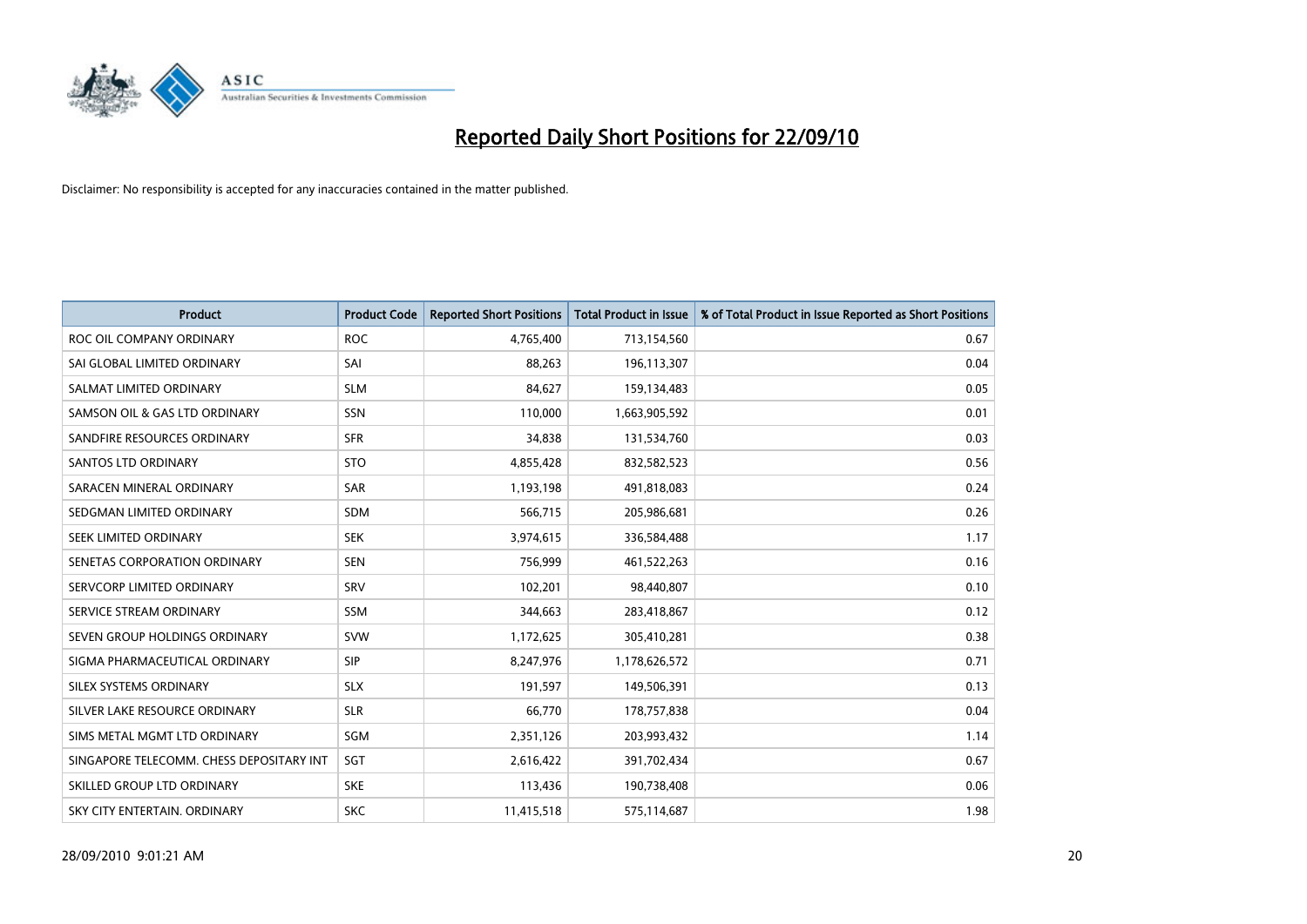

| <b>Product</b>                          | <b>Product Code</b> | <b>Reported Short Positions</b> | <b>Total Product in Issue</b> | % of Total Product in Issue Reported as Short Positions |
|-----------------------------------------|---------------------|---------------------------------|-------------------------------|---------------------------------------------------------|
| <b>SKY NETWORK ORDINARY</b>             | <b>SKT</b>          | 919,140                         | 389,139,785                   | 0.24                                                    |
| SMS MANAGEMENT, ORDINARY                | <b>SMX</b>          | 37,530                          | 67,182,500                    | 0.05                                                    |
| SONIC HEALTHCARE ORDINARY               | <b>SHL</b>          | 4,387,177                       | 388,429,875                   | 1.14                                                    |
| SOUL PATTINSON (W.H) ORDINARY           | SOL                 | 5,397                           | 238,640,580                   | 0.00                                                    |
| SP AUSNET STAPLED SECURITIES            | <b>SPN</b>          | 6,370,240                       | 2,748,353,504                 | 0.23                                                    |
| SPARK INFRASTRUCTURE STAPLED SECURITIES | SKI                 | 15,870,294                      | 1,031,911,394                 | 1.54                                                    |
| SPDR 200 FUND ETF UNITS                 | <b>STW</b>          | 2,006                           | 57,828,081                    | 0.00                                                    |
| SPECIALTY FASHION ORDINARY              | <b>SFH</b>          | 1,353,309                       | 190,964,693                   | 0.72                                                    |
| SPOTLESS GROUP LTD ORDINARY             | <b>SPT</b>          | 1,134,920                       | 259,309,656                   | 0.44                                                    |
| ST BARBARA LIMITED ORDINARY             | <b>SBM</b>          | 28,735,298                      | 1,953,168,407                 | 1.47                                                    |
| STAGING CONNECTIONS ORDINARY            | <b>STG</b>          | 2,917,189                       | 783,175,134                   | 0.37                                                    |
| STH AMERICAN COR LTD ORDINARY           | SAY                 | 9,200                           | 231,832,027                   | 0.00                                                    |
| STHN CROSS MEDIA ORDINARY               | SXL                 | 89,133                          | 378,827,750                   | 0.02                                                    |
| STOCKLAND UNITS/ORD STAPLED             | SGP                 | 11,803,755                      | 2,383,036,717                 | 0.47                                                    |
| STRAITS RESOURCES ORDINARY              | SRL                 | 3,355,757                       | 255,203,613                   | 1.32                                                    |
| STW COMMUNICATIONS ORDINARY             | SGN                 | 173,389                         | 364,310,964                   | 0.05                                                    |
| SUNCORP-METWAY, ORDINARY                | SUN                 | 5,899,518                       | 1,281,390,524                 | 0.41                                                    |
| SUNDANCE RESOURCES ORDINARY             | <b>SDL</b>          | 16,929,978                      | 2,709,995,932                 | 0.63                                                    |
| SUNLAND GROUP LTD ORDINARY              | <b>SDG</b>          | 97,178                          | 251,107,692                   | 0.04                                                    |
| SUPER CHEAP AUTO GRP ORDINARY           | SUL                 | 388,573                         | 127,890,079                   | 0.30                                                    |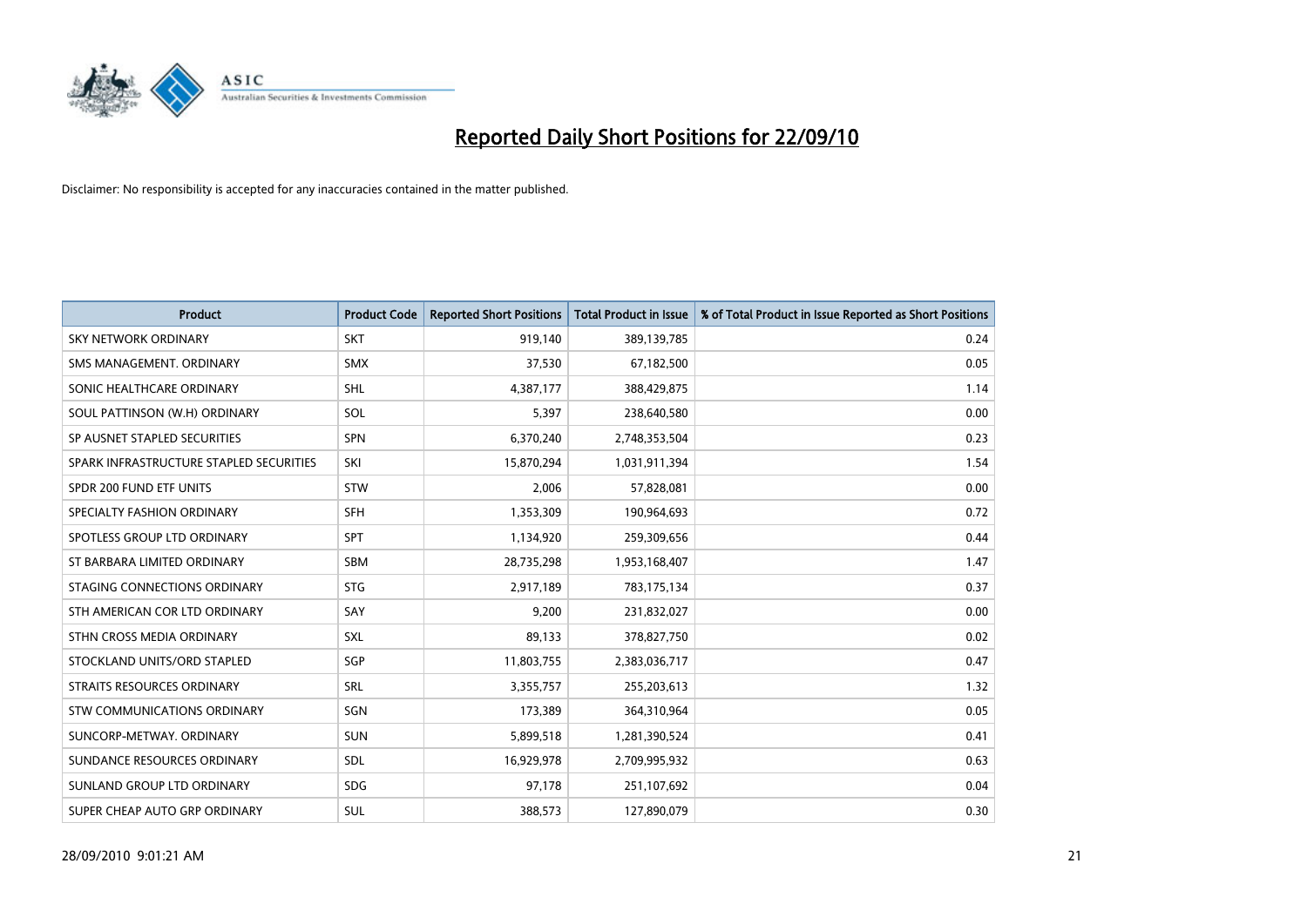

| <b>Product</b>                   | <b>Product Code</b> | <b>Reported Short Positions</b> | Total Product in Issue | % of Total Product in Issue Reported as Short Positions |
|----------------------------------|---------------------|---------------------------------|------------------------|---------------------------------------------------------|
| <b>SWICK MINING ORDINARY</b>     | <b>SWK</b>          | 1,548                           | 236,724,970            | 0.00                                                    |
| SYMEX HOLDINGS ORDINARY          | <b>SYM</b>          | 6,633                           | 125,037,628            | 0.01                                                    |
| TABCORP HOLDINGS LTD ORDINARY    | <b>TAH</b>          | 8,595,176                       | 616,489,466            | 1.38                                                    |
| TALENT2 INTERNATION ORDINARY     | <b>TWO</b>          | 7                               | 141,237,971            | 0.00                                                    |
| TAP OIL LIMITED ORDINARY         | <b>TAP</b>          | 5,923                           | 156,485,921            | 0.00                                                    |
| TASSAL GROUP LIMITED ORDINARY    | <b>TGR</b>          | 3,237,579                       | 144,197,882            | 2.25                                                    |
| TATTS GROUP LTD ORDINARY         | <b>TTS</b>          | 10,044,676                      | 1,282,032,285          | 0.77                                                    |
| TELECOM CORPORATION ORDINARY     | <b>TEL</b>          | 38,594,658                      | 1,924,215,365          | 2.00                                                    |
| TELSTRA CORPORATION, ORDINARY    | <b>TLS</b>          | 64,592,506                      | 12,443,074,357         | 0.51                                                    |
| TEN NETWORK HOLDINGS ORDINARY    | <b>TEN</b>          | 8,354,606                       | 1,045,236,720          | 0.80                                                    |
| TFS CORPORATION LTD ORDINARY     | <b>TFC</b>          | 63,054                          | 227,360,909            | 0.02                                                    |
| THE REJECT SHOP ORDINARY         | <b>TRS</b>          | 22,788                          | 26,033,570             | 0.09                                                    |
| THOR MINING PLC CHESS DEPOSITARY | <b>THR</b>          | 2,307                           | 245,247,701            | 0.00                                                    |
| THORN GROUP LIMITED ORDINARY     | <b>TGA</b>          | 2,361                           | 129,459,770            | 0.00                                                    |
| TIMBERCORP LIMITED ORDINARY      | <b>TIM</b>          | 1,171,620                       | 352,071,429            | 0.33                                                    |
| <b>TISHMAN SPEYER UNITS</b>      | <b>TSO</b>          | 50,674                          | 338,440,904            | 0.01                                                    |
| TNG LIMITED ORDINARY             | <b>TNG</b>          | 4,321                           | 258,055,076            | 0.00                                                    |
| TOLL HOLDINGS LTD ORDINARY       | <b>TOL</b>          | 11,971,110                      | 702,867,609            | 1.67                                                    |
| TORO ENERGY LIMITED ORDINARY     | <b>TOE</b>          | 69,709                          | 964,936,676            | 0.00                                                    |
| TOWER AUSTRALIA ORDINARY         | <b>TAL</b>          | 1,326,979                       | 415,928,881            | 0.31                                                    |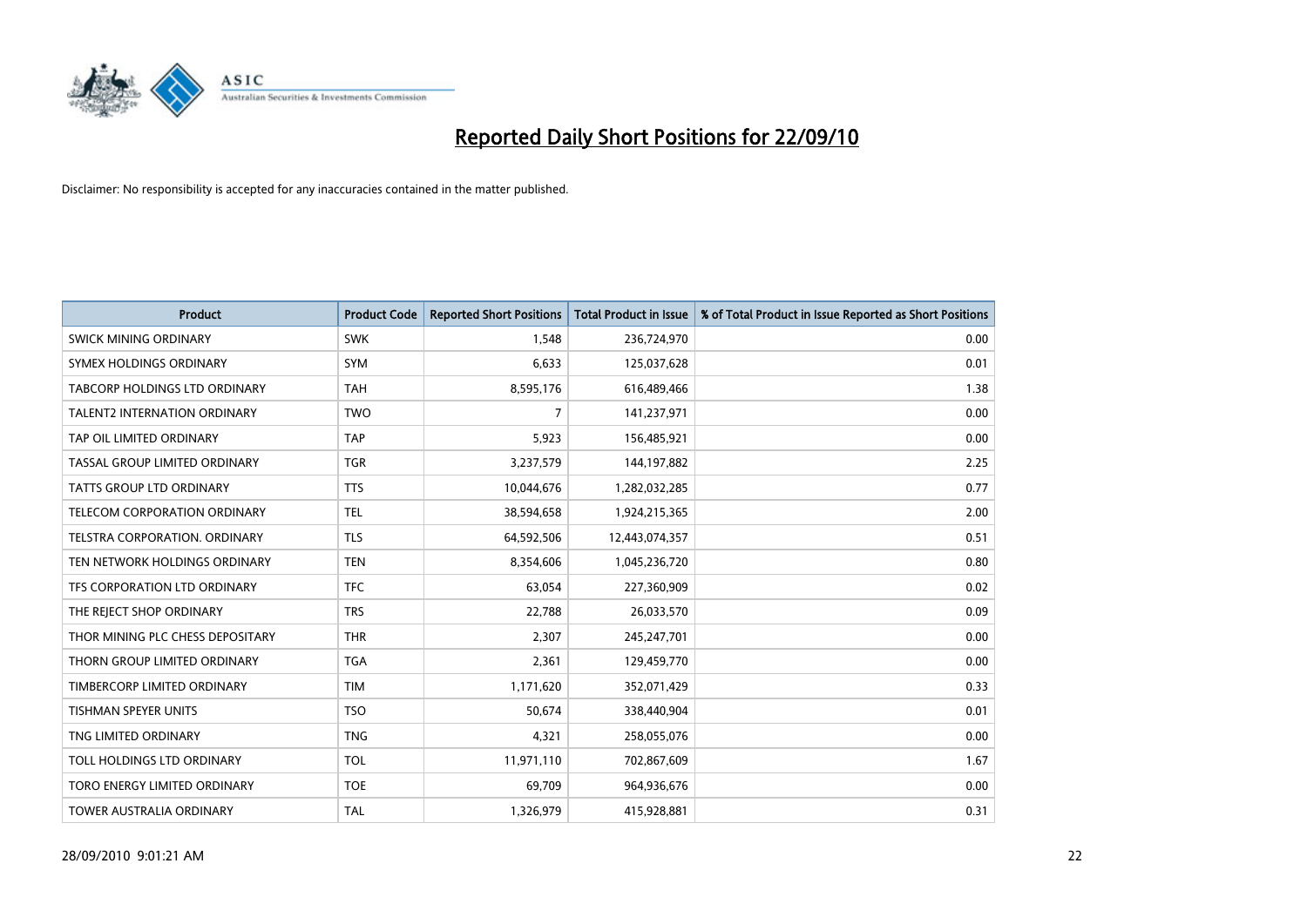

| <b>Product</b>                            | <b>Product Code</b> | <b>Reported Short Positions</b> | <b>Total Product in Issue</b> | % of Total Product in Issue Reported as Short Positions |
|-------------------------------------------|---------------------|---------------------------------|-------------------------------|---------------------------------------------------------|
| <b>TOWER LIMITED ORDINARY</b>             | <b>TWR</b>          | 689.519                         | 260,631,787                   | 0.26                                                    |
| TOX FREE SOLUTIONS ORDINARY               | <b>TOX</b>          | 90,159                          | 91,765,500                    | 0.09                                                    |
| TPG TELECOM LIMITED ORDINARY              | <b>TPM</b>          | 1,082,250                       | 767,849,104                   | 0.14                                                    |
| TRANSFIELD SERV INFR STAPLED SECURITIES   | <b>TSI</b>          | 198,385                         | 434,862,971                   | 0.05                                                    |
| <b>TRANSFIELD SERVICES ORDINARY</b>       | <b>TSE</b>          | 2,359,427                       | 414,278,904                   | 0.57                                                    |
| TRANSPACIFIC INDUST. ORDINARY             | <b>TPI</b>          | 12,012,879                      | 960,638,735                   | 1.26                                                    |
| TRANSURBAN GROUP TRIPLE STAPLED SEC.      | <b>TCL</b>          | 5,561,683                       | 1,441,290,633                 | 0.36                                                    |
| TRINITY GROUP STAPLED SECURITIES          | <b>TCQ</b>          | 3,419                           | 231,701,539                   | 0.00                                                    |
| TROY RESOURCES NL ORDINARY                | <b>TRY</b>          | 51,196                          | 87,474,323                    | 0.06                                                    |
| <b>UGL LIMITED ORDINARY</b>               | <b>UGL</b>          | 4,425,577                       | 165,928,705                   | 2.65                                                    |
| UNILIFE CORPORATION CDI 6:1               | <b>UNS</b>          | 434.186                         | 238,135,980                   | 0.19                                                    |
| UXC LIMITED ORDINARY                      | <b>UXC</b>          | 664,849                         | 295,798,104                   | 0.22                                                    |
| VALAD PROPERTY GROUP STAPLED US PROHIBIT. | <b>VPG</b>          | 4,378,254                       | 2,302,129,263                 | 0.19                                                    |
| <b>VDM GROUP LIMITED ORDINARY</b>         | <b>VMG</b>          | 11,116                          | 195,613,088                   | 0.01                                                    |
| <b>VENTURE MINERALS ORDINARY</b>          | <b>VMS</b>          | 6,500                           | 168, 163, 334                 | 0.00                                                    |
| VILLAGE ROADSHOW LTD ORDINARY             | <b>VRL</b>          | 682                             | 114,217,649                   | 0.00                                                    |
| VILLAGE ROADSHOW LTD 'A' CLASS PREFERENCE | <b>VRLPA</b>        | 19,559                          | 52,235,451                    | 0.04                                                    |
| VIRGIN BLUE HOLDINGS ORDINARY             | <b>VBA</b>          | 20,394,779                      | 2,209,126,568                 | 0.92                                                    |
| <b>VISION GROUP HLDGS ORDINARY</b>        | <b>VGH</b>          | 78.000                          | 72,671,765                    | 0.11                                                    |
| <b>VITA GROUP LTD ORDINARY</b>            | <b>VTG</b>          | 75,190                          | 142.499.800                   | 0.05                                                    |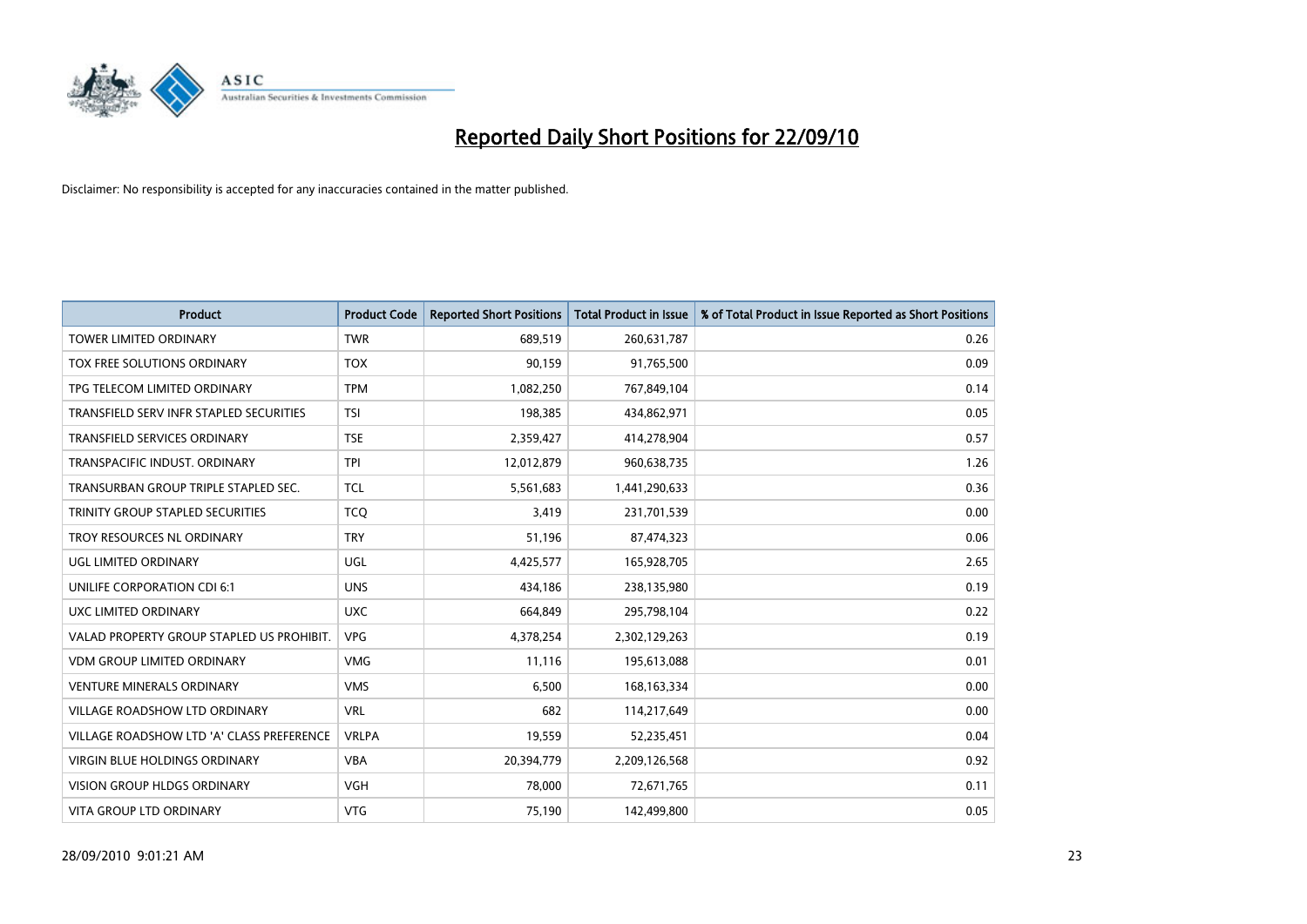

| <b>Product</b>                         | <b>Product Code</b> | <b>Reported Short Positions</b> | <b>Total Product in Issue</b> | % of Total Product in Issue Reported as Short Positions |
|----------------------------------------|---------------------|---------------------------------|-------------------------------|---------------------------------------------------------|
| <b>VITERRA INC CDI 1:1</b>             | <b>VTA</b>          | 64,145                          | 68,629,939                    | 0.09                                                    |
| <b>WAREHOUSE GROUP ORDINARY</b>        | <b>WHS</b>          | 310,922                         | 311,195,868                   | 0.10                                                    |
| <b>WDS LIMITED ORDINARY</b>            | <b>WDS</b>          | 703                             | 143,107,458                   | 0.00                                                    |
| WEBJET LIMITED ORDINARY                | <b>WEB</b>          | 95,369                          | 76,961,278                    | 0.13                                                    |
| <b>WESFARMERS LIMITED ORDINARY</b>     | <b>WES</b>          | 24,283,668                      | 1,005,171,932                 | 2.40                                                    |
| WESFARMERS LIMITED PARTIALLY PROTECTED | <b>WESN</b>         | 2,205,518                       | 151,900,230                   | 1.43                                                    |
| WEST AUSTRALIAN NEWS ORDINARY          | <b>WAN</b>          | 7,242,371                       | 216,011,546                   | 3.35                                                    |
| <b>WESTERN AREAS NL ORDINARY</b>       | <b>WSA</b>          | 8,305,105                       | 179,735,899                   | 4.62                                                    |
| WESTERN DESERT RES. ORDINARY           | <b>WDR</b>          | 948                             | 134,511,656                   | 0.00                                                    |
| WESTFIELD GROUP ORD/UNIT STAPLED SEC   | <b>WDC</b>          | 9,258,667                       | 2,307,773,663                 | 0.37                                                    |
| WESTPAC BANKING CORP ORDINARY          | <b>WBC</b>          | 20,288,811                      | 2,989,171,317                 | 0.63                                                    |
| WHITE ENERGY COMPANY ORDINARY          | <b>WEC</b>          | 8,711,340                       | 284,222,354                   | 3.06                                                    |
| WHITEHAVEN COAL ORDINARY               | <b>WHC</b>          | 620,303                         | 493,650,070                   | 0.12                                                    |
| WHK GROUP LIMITED ORDINARY             | <b>WHG</b>          | 46,969                          | 264,532,032                   | 0.01                                                    |
| WIDE BAY AUST LTD ORDINARY             | <b>WBB</b>          | 27                              | 32,001,199                    | 0.00                                                    |
| WINDIMURRA VANADIUM ORDINARY           | <b>WVL</b>          | 163,685                         | 154,278,674                   | 0.11                                                    |
| WOODSIDE PETROLEUM ORDINARY            | <b>WPL</b>          | 2,628,530                       | 780,136,909                   | 0.28                                                    |
| WOOLWORTHS LIMITED ORDINARY            | <b>WOW</b>          | 3,524,529                       | 1,235,957,421                 | 0.27                                                    |
| <b>WORLEYPARSONS LTD ORDINARY</b>      | <b>WOR</b>          | 3,222,011                       | 239,531,783                   | 1.34                                                    |
| WOTIF.COM HOLDINGS ORDINARY            | <b>WTF</b>          | 1,952,199                       | 210,666,844                   | 0.93                                                    |